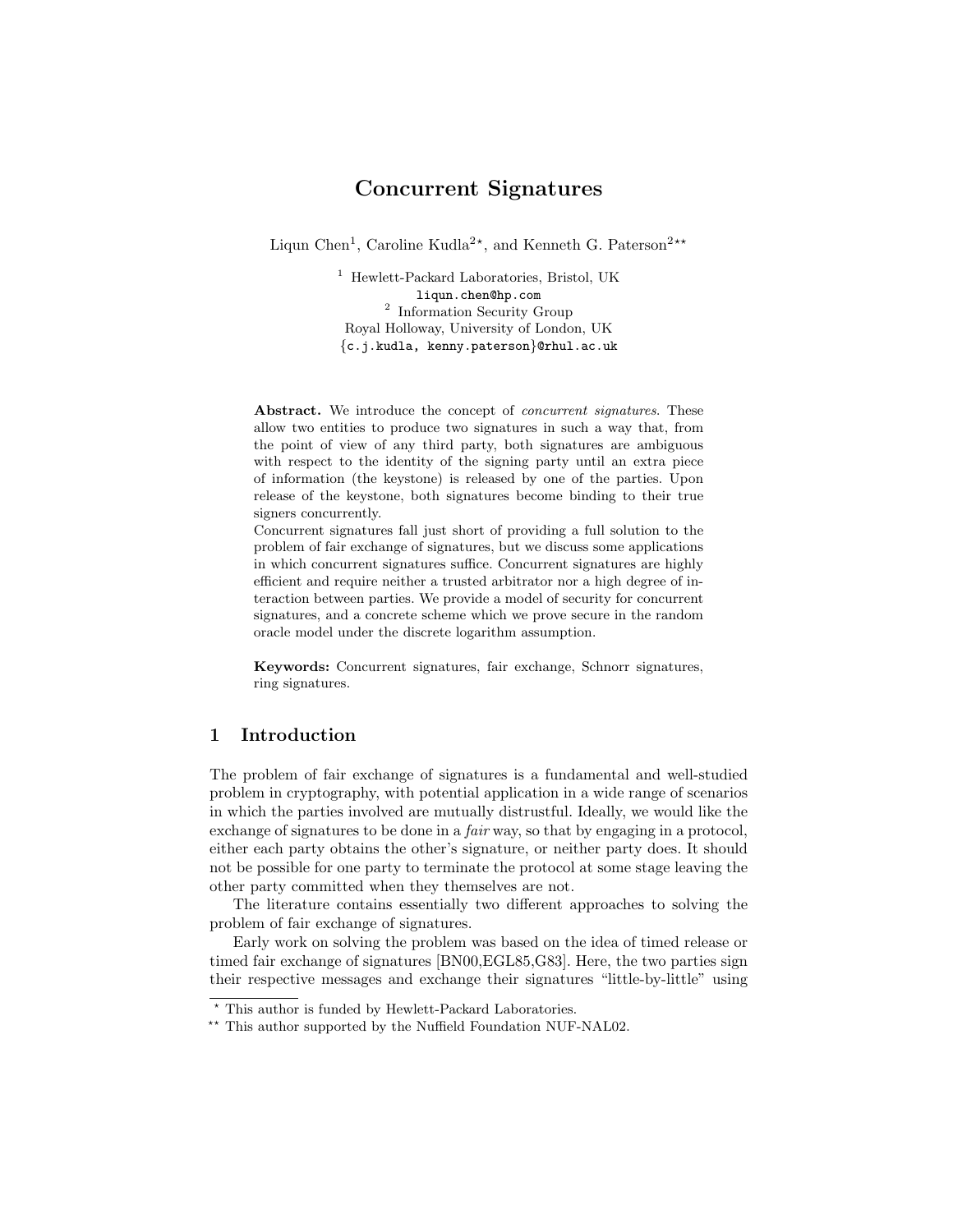a protocol. Typically, such protocols are highly interactive with many message flows. Moreover, one party, say  $B$ , may often be at an advantage in that he sometimes has (at least) one more bit of  $A$ 's signature than she has of  $B$ 's. This may not be a significant issue if the computing power of the two parties are roughly equivalent. But if  $B$  has superior computing resources, this may put him at a significant advantage since he may terminate the protocol early and use his resources to compute the remainder of  $A$ 's signature, while it may be infeasible for A to do the same. Even if the fairness of such protocols could be guaranteed, they may still be too interactive for many applications. See [GP03] for further details and references for such protocols.

An alternative approach to solving the problem of fair exchange of signatures involves the use of a (semi-trusted) third party or arbitrator  $T$  who can be called upon to handle disputes between signers. The idea is that A registers her public key with  $T$  in a one-time registration, and thereafter may perform many fair exchanges with other entities. To take part in a fair exchange with  $B$ ,  $A$  creates a partial signature which she sends to  $B$ . Entity  $B$  can be convinced that the partial signature is valid (perhaps via a protocol interaction with  $A$ ) and that  $T$  can extract a full, binding signature from the partial signature. However, the partial signature on its own is not binding for  $A$ .  $B$  then fulfils his commitment by sending A his signature, and if valid, A releases the full version of her signature to B. The protocol is fair since if  $B$  does not sign, then  $A$ 's partial signature is worthless to  $B$ , and if  $B$  does sign but  $A$  refuses to release her full signature then  $B$  can obtain it from  $T$ . The third party is only required in case of dispute; for this reason, protocols of this type are commonly referred to as optimistic fair exchange protocols. See [ASW98,ASW00,BGLS03,BW00,CS03,DR03,GJM99,PCS03] for further details of such schemes.

The main problem with such an approach is the requirement for a disputeresolving third party with functions beyond those required of a normal Certification Authority. In general, appropriate third parties may not be available.

It is our thesis that the full power of fair exchange is not necessary in many application scenarios. This paper introduces a somewhat weaker concept, which we name *concurrent signatures*. The cost of concurrent signatures is that they do not provide the full security guarantees of a fair exchange protocol. Their benefit is that they have none of the disadvantages of previous solutions: they do not require a special trusted third party<sup>3</sup>, and they do not rely on a computational balance between the parties. Moreover, our concrete realization is computationally and bandwidth efficient. Informally, concurrent signatures appear to be as close to fair exchange as it's possible to get whilst staying truly practical and not relying on special third parties.

#### 1.1 Our Contributions

We introduce the notion of *concurrent signatures* and *concurrent signature pro*tocols. In a concurrent signature protocol, two parties A and B interact without

<sup>3</sup> Our concurrent signatures will still require a conventional CA for the distribution of public keys, but not a trusted third party with any other special functions.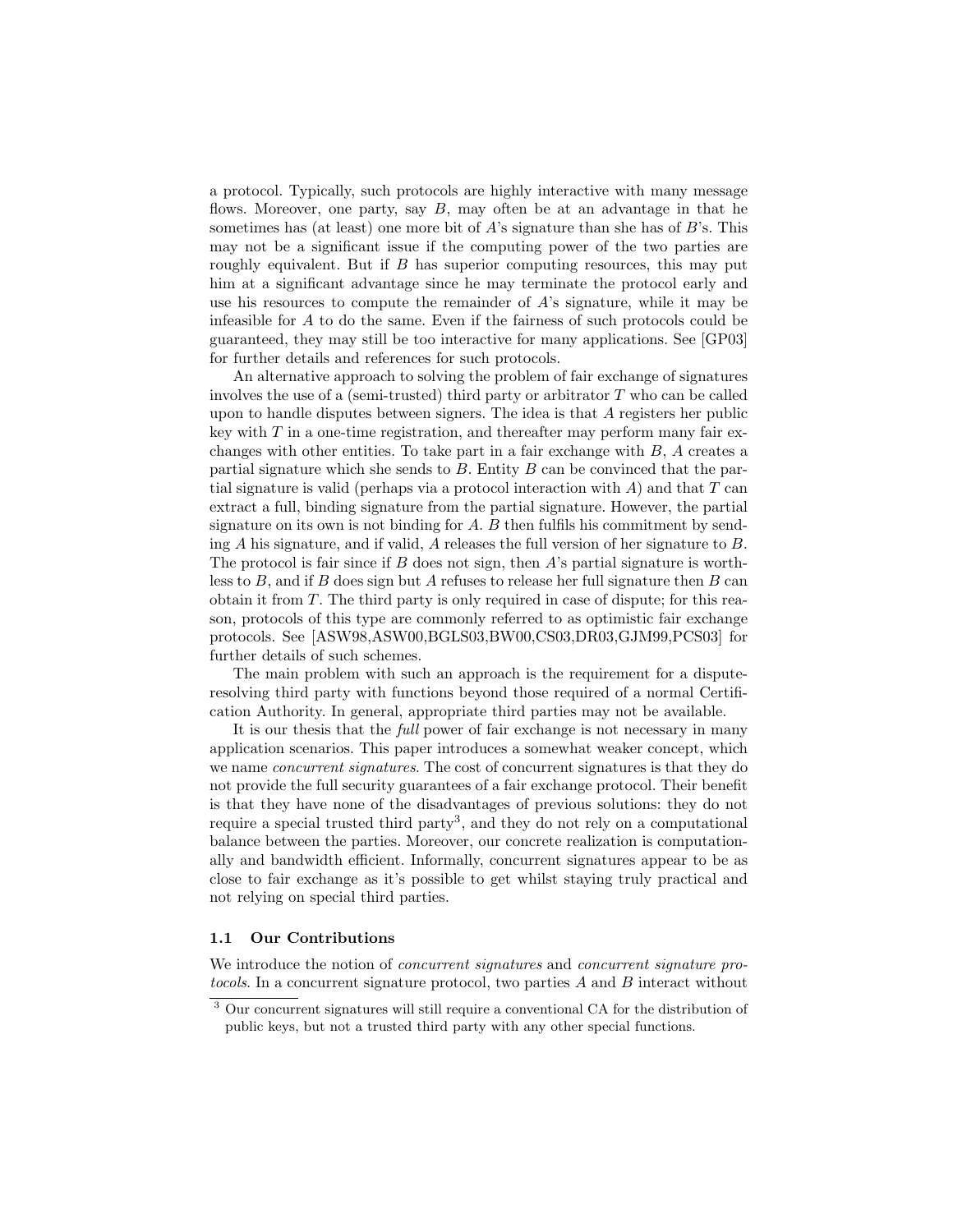the help of a third party to sign (possibly identical) messages  $M_A$  and  $M_B$  in such a way that both  $A$  and  $B$  become publicly committed to their respective messages at the same moment in time (i.e. concurrently). This moment is determined by one of the parties through the release of an extra piece of information  $k$  which we call a *keystone*. Before the keystone's release, neither party is publicly committed through their signatures, while after this point, both are. In fact, from a third party's point of view, before the keystone is released, both parties could have produced both signatures, so the signatures are completely ambiguous.

Note that the party who controls the keystone  $k$  has a degree of extra power: it controls the timing of the keystone release and indeed whether the keystone is released at all. Upon receipt of B's signature  $\sigma_B$ , A might privately show  $\sigma_B$  and k to a third party C and gain some advantage from doing so. This is the main feature that distinguishes concurrent signatures from fair exchange schemes. In a fair exchange scheme, each signer A should either have recourse to a third party to release the other party B's signature or be assured that the  $B$  cannot compute  $A$ 's signature significantly more easily than  $A$  can compute B's. With concurrent signatures, only when A releases the keystone do both signatures become simultaneously binding, and there is no guarantee that A will do so. However, in the real world, there are often existing mechanisms that can naturally be used to guarantee that  $B$  will receive the keystone should his signature be used. These existing mechanisms can provide a more natural dispute resolution process than reliance on a special trusted party. We argue that concurrent signatures are suited to any fair exchange application where:

- $-$  There is no sense in A withholding the keystone because she needs it to obtain a service from  $B$ . For example, suppose  $B$  sells computers. A signs a payment instruction to pay  $B$  the price of a computer, and  $B$  signs that he authorizes her to pick one up from the depot  $(B$ 's signature may be thought of as a receipt). Then  $A$  can withhold the keystone, but as soon as she tries to pick up her computer,  $B$  will ask for a copy of his signature authorizing her to collect one. In this way  $B$  can obtain the keystone which validates  $A$ 's payment signature. In this example, the application itself forces the delivery of the keystone to B.
- There is no possibility of  $A$  keeping  $B$ 's signature private in the long term. For example, consider the routine "four corner" credit card payment model. Here C may be  $A$ 's acquiring bank, and  $B$ 's signature may represent a payment to A that A must channel via C to obtain payment. Bank C would then communicate with  $B$ 's issuing bank  $D$  to obtain payment against  $B$ 's signature and  $D$  could ensure that  $B$ 's signature, complete with keystone, reaches  $B$  (perhaps via a credit card statement). As soon as  $B$  has the keystone, A becomes bound to her signature. In this application, the back-end banking system provides a mechanism by which keystones would reach  $B$  if A were to withhold them.
- There is a single third party C who verifies both A and B's signature. Now, if A tries to present  $B$ 's signature along with k to C whilst withholding k from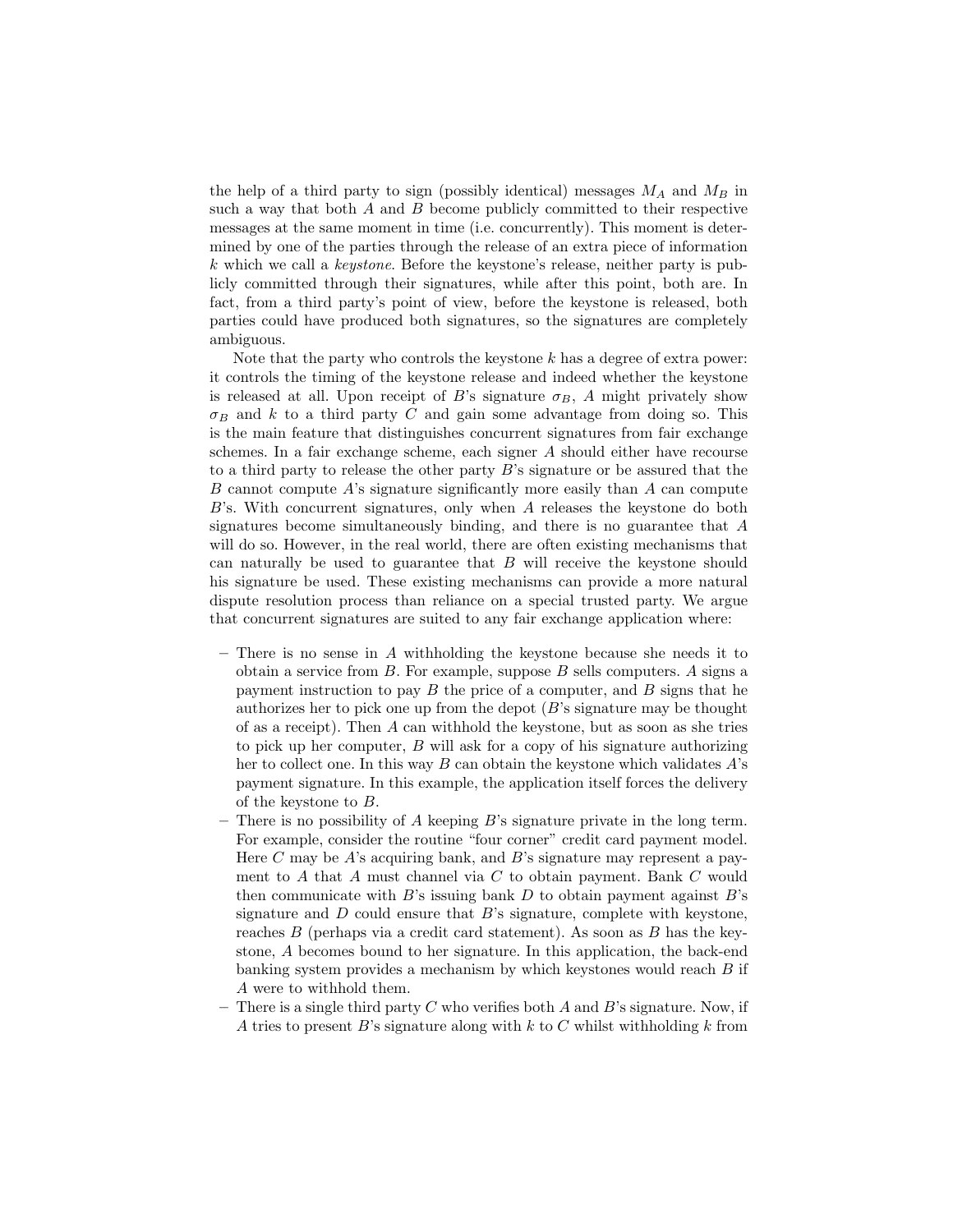$B, B$  will be able to present A's signature to C and have it verified. As an application, consider the (perhaps somewhat artificial) scenario where A and B are two politicians from different parties who want to form a coalition to jointly release a piece of information to the press  $C$  in such a way that neither of them is identified as being the sole signatory to the release. Concurrent signatures seem just right for this task. Here the keystone is not necessarily returned to B, but it does reach the third party to whom B wishes to show A's signature.

We also consider an example where concurrent signatures provide a novel solution to an old problem: that of fair tendering of contracts (our signatures can also be used in a similar way in auction applications). Suppose that  $A$  has a bridge-building contract that she wishes to put out to tender, and suppose companies  $B$  and  $C$  wish to put in proposals to win the contract and build the bridge. This process is sometimes open to abuse by A since she can privately show  $B$ 's signed proposal to C to enable C to better the proposal. Using concurrent signatures,  $B$  would sign his proposal to build the bridge for an amount  $X$ , but keep the keystone private. If A wishes to accept the proposal, she returns a payment instruction to pay  $B$  amount X. She knows that if  $B$  attempts to collect the payment, then A will obtain the keystone through the banking system. But A may also wish to examine  $C$ 's proposal before deciding which to accept. However there is no advantage for A to show B's signature to C since at this point B's signature is ambiguous and so  $C$  will not be convinced of anything at all by seeing it. We see that the tendering process is immune to abuse by A. We note that this example makes use of the ambiguity of our signatures prior to the keystone release, and although the solution can be realized by using standard fair exchange protocols, such protocols do not appear to previously have been suggested for this purpose.

Our schemes are not abuse-free in the sense of [BW00,GJM99], since the party A who holds the keystone can always determine whether to complete or abort the exchange of signatures, and can demonstrate this by showing an outside party  $C$  the signature from  $B$  with the keystone before revealing the keystone to B. However the above example shows that abuse can be addressed by our schemes in certain applications.

#### 1.2 Technical Approach

We briefly explain how a concurrent signature protocol can be built using the ambiguity property enjoyed by ring signatures [RST01,AOS02] and designated verifier signatures [JSI96]. This introduces the key technical idea of our paper.

A two-party ring signature has the property that it could have been produced by either of the two parties. A similar property is shared by designated verifier signatures. We will refer to any signature scheme with this property as an ambiguous signature scheme and we will formalize the notion of ambiguity for signatures in the sequel. Since either of two parties could have produced such an ambiguous signature, both parties can deny having produced it. However, we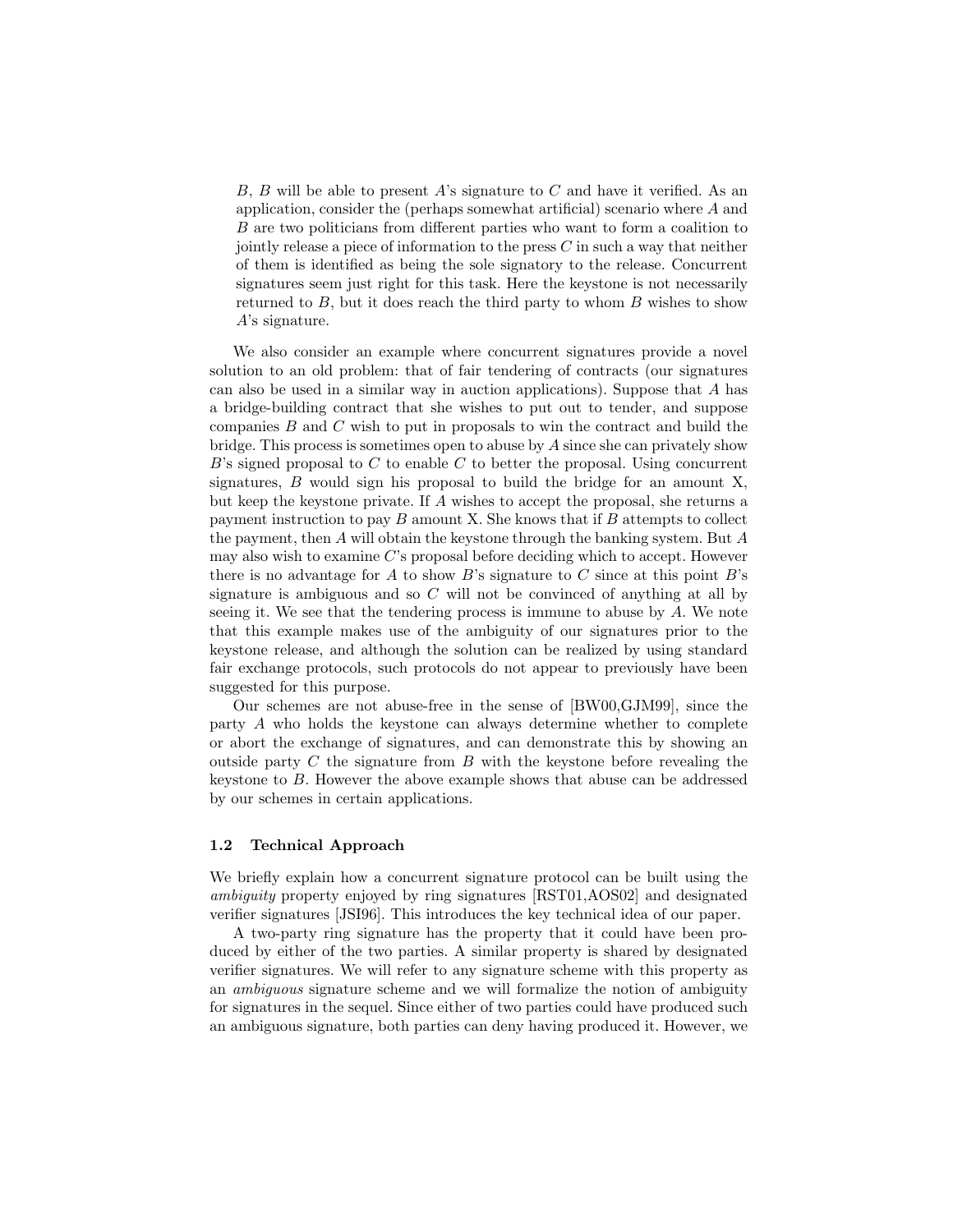note that if A creates an ambiguous signature which only either A or B could have created, and sends this to  $B$ , then  $B$  is convinced of the authorship of the signature (since he knows that he did not create it himself). However  $B$  cannot prove this to a third party. The same situation applies when the roles of A and B are reversed.

Suppose now that the ambiguous signature scheme has the property that, when A computes an ambiguous signature, she must choose some random bits  $h_B$  to combine with B's public key, but that the signing process is otherwise deterministic. Likewise, suppose the same is true for  $B$  with random bits  $h_A$ (when the roles of A and B are interchanged). Suppose A creates an ambiguous signature  $\sigma_A$  on  $M_A$  using bits  $h_B$  that are derived by applying a hash function to a string k that is secret to A;  $h_B$  is then a commitment to k. B can verify that A created the signature  $\sigma_A$  but not demonstrate this to a third party. Now B can create an ambiguous signature  $\sigma_B$  on  $M_B$  using as its input  $h_A$  the same  $h_B$  that A used. Again, A can verify that B is the signer. As long as k remains secret, neither party can demonstrate authorship to a third party.

But now if  $A$  publishes the *keystone*  $k$ , then any third party can be convinced of the authorship of both signatures. The reason for this is that the only way that B could produce  $\sigma_B$  is by following his signing algorithm, choosing randomness  $h_A$  and deterministically producing  $\sigma_B$ . The existence of a pre-image k of B's randomness  $h_A$  determines  $B$  as being the only party who could have conducted the signature generation process to produce  $\sigma_B$ . The same holds true for A and  $\sigma_A$ . Thus the pairs  $\langle k, \sigma_A \rangle$  and  $\langle k, \sigma_B \rangle$  amount to a simultaneously binding pair of signatures on A and B's messages. We call these pairs concurrent signatures.

We point out that Rivest *et al.* in their pioneering work on ring signatures [RST01] considered the situation in which an anonymous signer A wants to have the option of later proving his authorship of a ring signature. Their solution was to choose the bits  $h_B$  pseudo-randomly and later to reveal the seed used to generate  $h_B$ . In this work, we use the same trick for a new purpose: to ensure that either both or neither of the parties can be identified as signers of messages.

We note that any suitably ambiguous signature scheme can be used to produce a concurrent signature protocol. We choose to base our concrete scheme on the non-separable ring signature scheme of [AOS02]. This scheme is, in turn, an adaptation of the Schnorr signature scheme. A second concrete scheme can be built from the short ring signature scheme of [BGLS03] using our ideas. An earlier version of our scheme used the designated verifier signatures of [JSI96] instead, however it achieved slightly weaker ambiguity properties than our concrete scheme.

We give generic definitions of concurrent signatures and concurrent signature protocols, a suitably powerful multi-party adversarial model for this setting, and give a formal definition of what it means for such schemes and protocols to be secure. Security is defined via the notions of unforgeability, ambiguity and fairness.

Because our concrete scheme is ultimately based on the Schnorr signature scheme [S91], we are able to directly relate its security to the hardness of the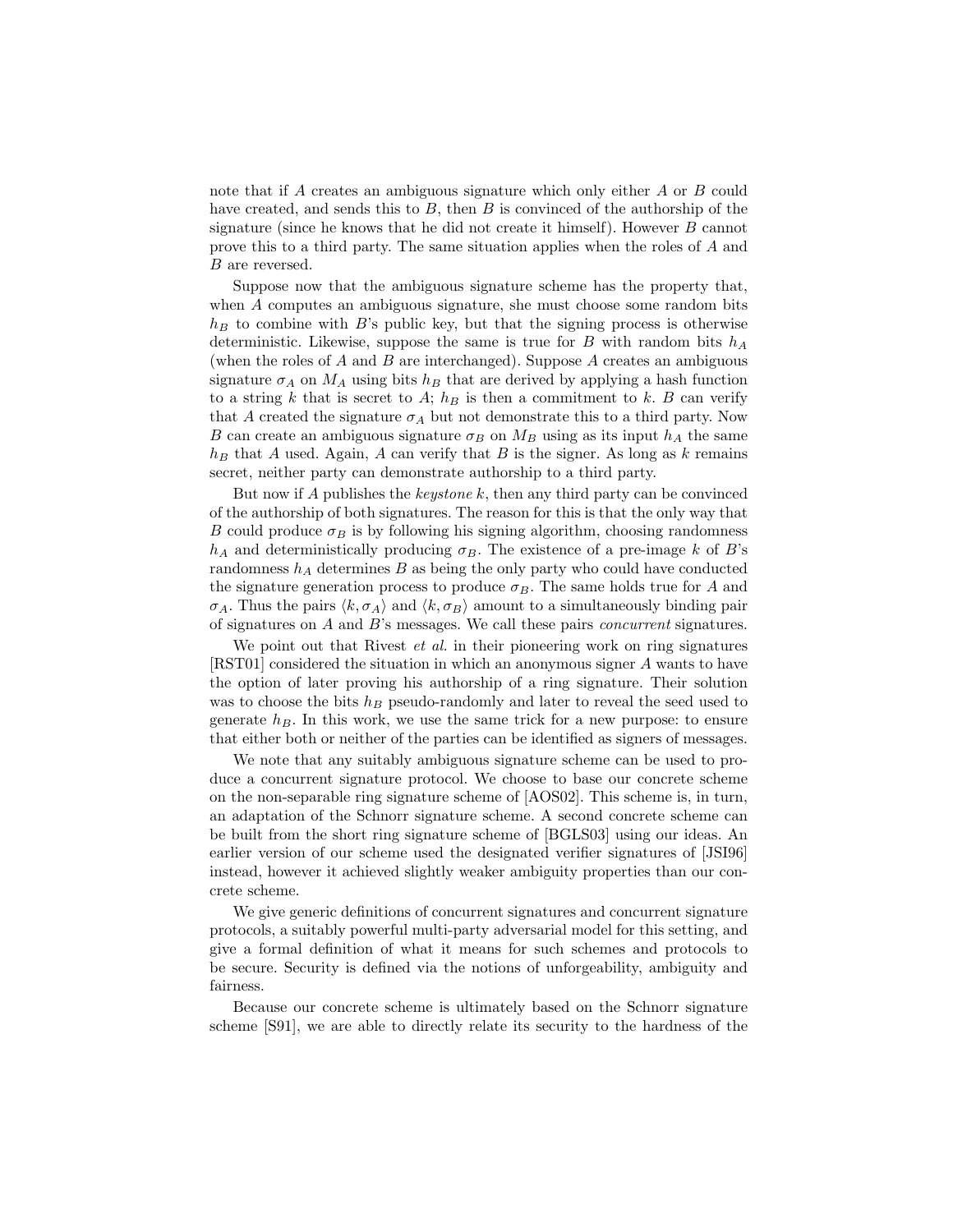discrete logarithm problem in an appropriate group. In doing this, we make use of the forking lemma methodology of [PS96,PS00]; for this reason, our security proof will be in the random oracle model.

## 2 Formal Definitions

#### 2.1 Concurrent Signature Algorithms

We now give a more formal definition of a concurrent signature scheme. Our protocols are naturally multi-party ones, so our model assumes a system with a number of different participants that is polynomial in the security parameter  $l$ .

Definition 1. A concurrent signature scheme is a digital signature scheme comprised of the following algorithms:

- SETUP: A probabilistic algorithm that on input a security parameter l, outputs descriptions of: the set of participants  $U$ , the message space  $M$ , the signature space S, the keystone space K, the keystone fix space  $\mathcal{F}$ , and a function  $KGEN: \mathcal{K} \rightarrow \mathcal{F}$ . The algorithm also outputs the public keys  $\{X_i\}$  of all the participants, each participant retaining their private key  $x_i$ , and any additional system parameters  $\pi$ .
- **ASIGN:** A probabilistic algorithm that on inputs  $\langle X_i, X_j, x_i, h_2, M \rangle$ , where  $h_2 \in$  $\mathcal{F}, X_i$  and  $X_j \neq X_i$  are public keys,  $x_i$  is the private key corresponding to  $X_i$ , and  $M \in \mathcal{M}$ , outputs an ambiguous signature  $\sigma = \langle s, h_1, h_2 \rangle$  on M, where  $s \in \mathcal{S}$ ,  $h_1, h_2 \in \mathcal{F}$ .
- **AVERIFY:** An algorithm which takes as input  $S = \langle \sigma, X_i, X_j, M \rangle$ , where  $\sigma = \langle s, h_1, h_2 \rangle, s \in \mathcal{S}, h_1, h_2 \in \mathcal{F}, X_i$  and  $X_j$  are public keys, and  $M \in$ M, outputs accept or reject. We also require that if  $\sigma' = \langle s, h_2, h_1 \rangle$ , then  $AVERIFY(\sigma', X_j, X_i, M) = AVERIFY(\sigma, X_i, X_j, M)$ . We call this the symmetry property of AVERIFY.
- **VERIFY:** An algorithm which takes as input  $\langle k, S \rangle$  where  $k \in \mathcal{K}$  is a keystone and S is of the form  $S = \langle \sigma, X_i, X_j, M \rangle$ , where  $\sigma = \langle s, h_1, h_2 \rangle$  with  $s \in$ S,  $h_1, h_2 \in \mathcal{F}$ ,  $X_i$  and  $X_j$  are public keys, and  $M \in \mathcal{M}$ . The algorithm checks if  $KGEN(k) = h_2$ . If not, it terminates with output reject. Otherwise it runs  $AVERIFY(S)$  (in which case the output of VERIFY is just that of AVERIFY).

We call a signature  $\sigma$  an ambiguous signature and any pair  $\langle k, \sigma \rangle$ , where k is a valid keystone for  $\sigma$ , a concurrent signature. The obvious correctness properties for ambiguous and concurrent signatures are formalized in Section 3.

#### 2.2 Concurrent Signature Protocol

We will describe a concurrent signature protocol between two parties A and B (or Alice and Bob). Since one party needs to create the keystone and send the first ambiguous signature, we call this party the initial signer. A party who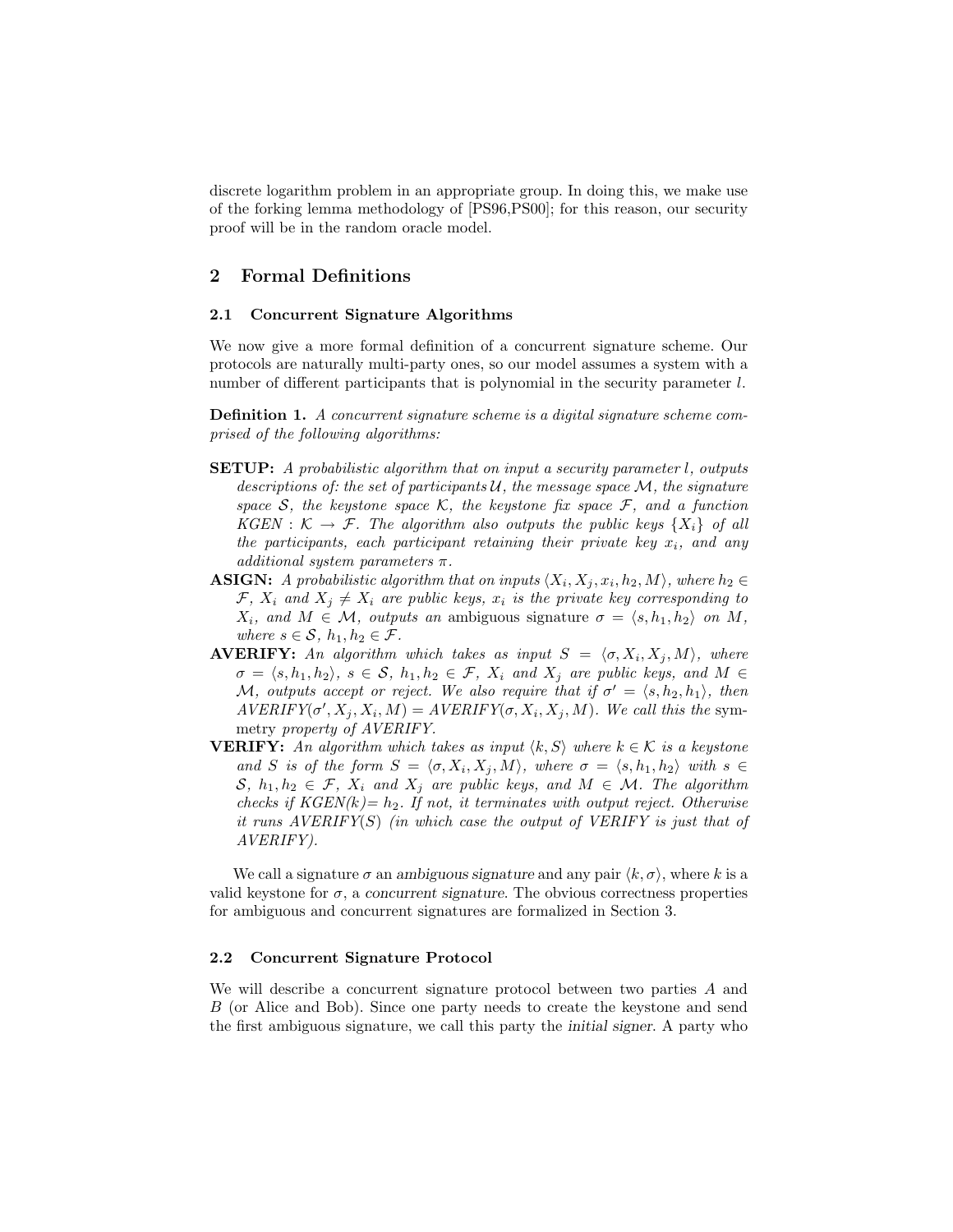responds to this initial signature by creating another ambiguous signature with the same keystone fix we call a matching signer. Without loss of generality, we assume  $A$  to be the initial signer, and  $B$  the matching signer. From here on, we will use subscripts  $A$  and  $B$  to indicate initial signer  $A$  and matching signer  $B$ . The signature protocol works as follows:

A and B run SETUP to determine the public parameters of the scheme. We assume that A's public and private keys are  $X_A$  and  $x_A$ , and B's public and private keys are  $X_B$  and  $x_B$ .

1: A picks a random keystone  $k \in \mathcal{K}$ , and computes  $f = \text{KGEN}(k)$ . A takes her own public key  $X_A$  and B's public key  $X_B$  and picks a message  $M_A \in \mathcal{M}$  to sign. A then computes her ambiguous signature to be

$$
\sigma_A = \langle s_A, h_A, f \rangle = \text{ASIGN}(X_A, X_B, x_A, f, M_A),
$$

and sends this to B.

2: Upon receiving A's ambiguous signature  $\sigma_A$ , B verifies the signature by checking that AVERIFY( $\langle s_A, h_A, f \rangle$ ,  $X_A, X_B, M_A$ )= accept. If not B aborts, otherwise B picks a message  $M_B \in \mathcal{M}$  to sign and computes his ambiguous signature

$$
\sigma_B = \langle s_B, h_B, f \rangle = \text{ASIGN}(X_B, X_A, x_B, f, M_B)
$$

and sends this back to  $A$ . Note that  $B$  uses the same value  $f$  in his signature as A did to produce  $\sigma_A$ .

3: Upon receiving B's signature  $\sigma_B$ , A verifies that AVERIFY( $\langle s_B, h_B, f \rangle$ ,  $X_B$ ,  $X_A, M_B$  = accept, where f is the same keystone fix as A used in Step 1. If not, A aborts, otherwise A sends keystone  $k$  to  $B$ .

Note that inputs  $\langle k, S_A \rangle$  and  $\langle k, S_B \rangle$  will now both be accepted by VERIFY, where  $S_A = \langle \langle s_A, h_A, f \rangle, X_A, X_B, M_A \rangle$  and  $S_B = \langle \langle s_B, h_B, f \rangle, X_B, X_A, M_B \rangle$ .

## 3 Formal Security Model

We present a formal security model for concurrent signatures in this section.

#### 3.1 Correctness

We give a formal definition of correctness for a concurrent signature scheme.

**Definition 2.** We say that a concurrent signature scheme is correct if the following conditions hold.

If  $\sigma = \langle s, h_1, f \rangle = ASIGN(X_i, X_j, x_i, f, M), \text{ and } S = \langle \sigma, X_i, X_j, M \rangle, \text{ then}$  $AVERIFY(S) = accept. Moreover, if KGEN(k) = f for some k \in K, then$  $VERIFY(k, S) = accept.$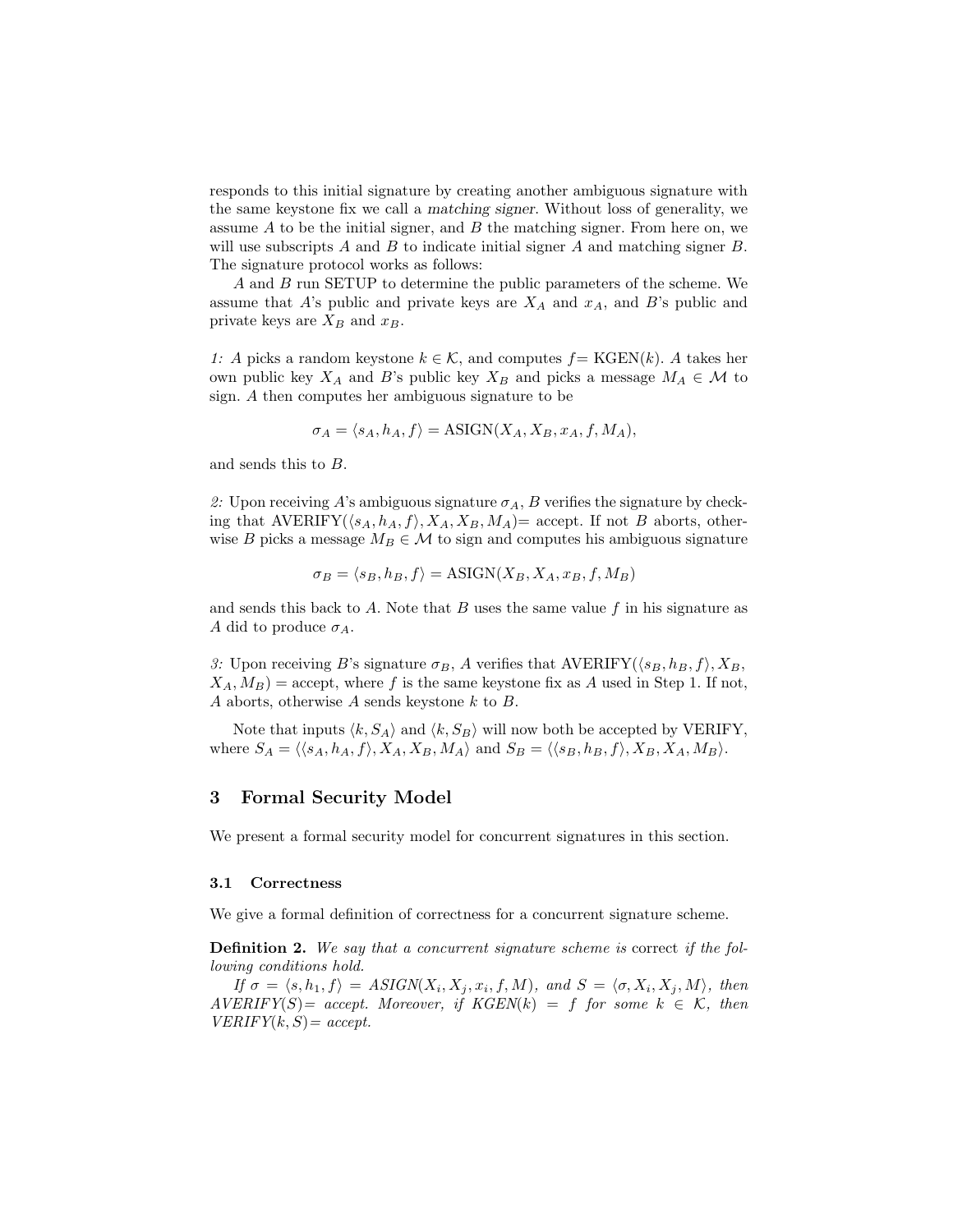#### 3.2 Unforgeability

We give a formal definition of existential unforgeability of a concurrent signature scheme under a chosen message attack in the multi-party setting. To do this, we extend the definition of existential unforgeability against a chosen message attack of [GMR88] to the multi-party setting. Our extension is similar to that of [B03] and is strong enough to capture an adversary who can simulate and observe concurrent signature protocol runs between any pair of participants. It is defined using the following game between an adversary  $E$  and a challenger  $C$ .

**Setup:**  $C$  runs SETUP for a given security parameter  $l$  to obtain descriptions of U, M, S, K, F, and KGEN :  $K \to F$ . SETUP also outputs the public and private keys  $\{X_i\}$  and  $\{x_i\}$  and any additional public parameters  $\pi$ . E is given all the public parameters and the public keys  $\{X_i\}$  of all participants. C retains the private keys  $\{x_i\}$ .

 $E$  can make the following types of query to the challenger  $C$ :

- **KGen Queries:** E can request that C select a keystone  $k \in \mathcal{K}$  and return the keystone fix  $f = \text{KGEN}(k)$ . If E wishes to choose his own keystone, then he can compute his own keystone fix using KGEN directly.
- **KReveal Queries:**  $E$  can request that  $C$  reveal the keystone  $k$  that it used to produce a keystone fix  $f \in \mathcal{F}$  in a previous KGEN query. If f was not a previous KGEN output then  $C$  outputs invalid, otherwise  $C$  outputs  $k$  where  $f = KGEN(k).$
- ASign Queries: E can request an ambiguous signature for any input of the form  $\langle X_i, X_j, h_2, M \rangle$  where  $h_2 \in \mathcal{F}$ ,  $X_i$  and  $X_j \neq X_i$  are public keys and  $M \in \mathcal{M}$ . C responds with an ambiguous signature  $\sigma = \langle s, h_1, h_2 \rangle =$  $\text{ASIGN}(X_i, X_j, x_i, h_2, M)$ . Note that using ASign queries in conjunction with KGen queries, E can obtain concurrent signatures  $\langle k, \sigma \rangle$  for messages and pairs of users of his choice.
- AVerify and Verify Queries: Answers to these queries are not provided by C since E can compute them for himself using the AVERIFY and VERIFY algorithms.
- Private Key Extract Queries: E can request the private key corresponding to the public key of any participant  $X_i$ . In response C outputs  $x_i$ .
- **Output:** Finally E outputs a tuple  $\sigma = \langle s, h_1, f \rangle$  where  $s \in \mathcal{S}, h_1, f \in \mathcal{F}$ , along with public keys  $X_c$  and  $X_d$ , and a message  $M \in \mathcal{M}$ . The adversary wins the game if AVERIFY( $\langle s, h_1, f \rangle$ ,  $X_c$ ,  $X_d$ ,  $M$ )= accept, and if either of the following two cases hold:
	- 1. No ASign query with input either of the tuples  $\langle X_c, X_d, f, M \rangle$  or  $\langle X_d, X_c, h_1, M \rangle$  was made by E, and no Private Key Extract query was made by E on either  $X_c$  or  $X_d$ .
	- 2. No ASign query with input  $\langle X_c, X_i, f, M \rangle$  was made by E for any  $X_i \neq$  $X_c, X_i \in \mathcal{U}$ , no Private Key Extract query with input  $X_c$  was made by  $E$ , and either f was a previous output from a KGen query or  $E$  produces a keystone k such that  $f = KGEN(k)$ .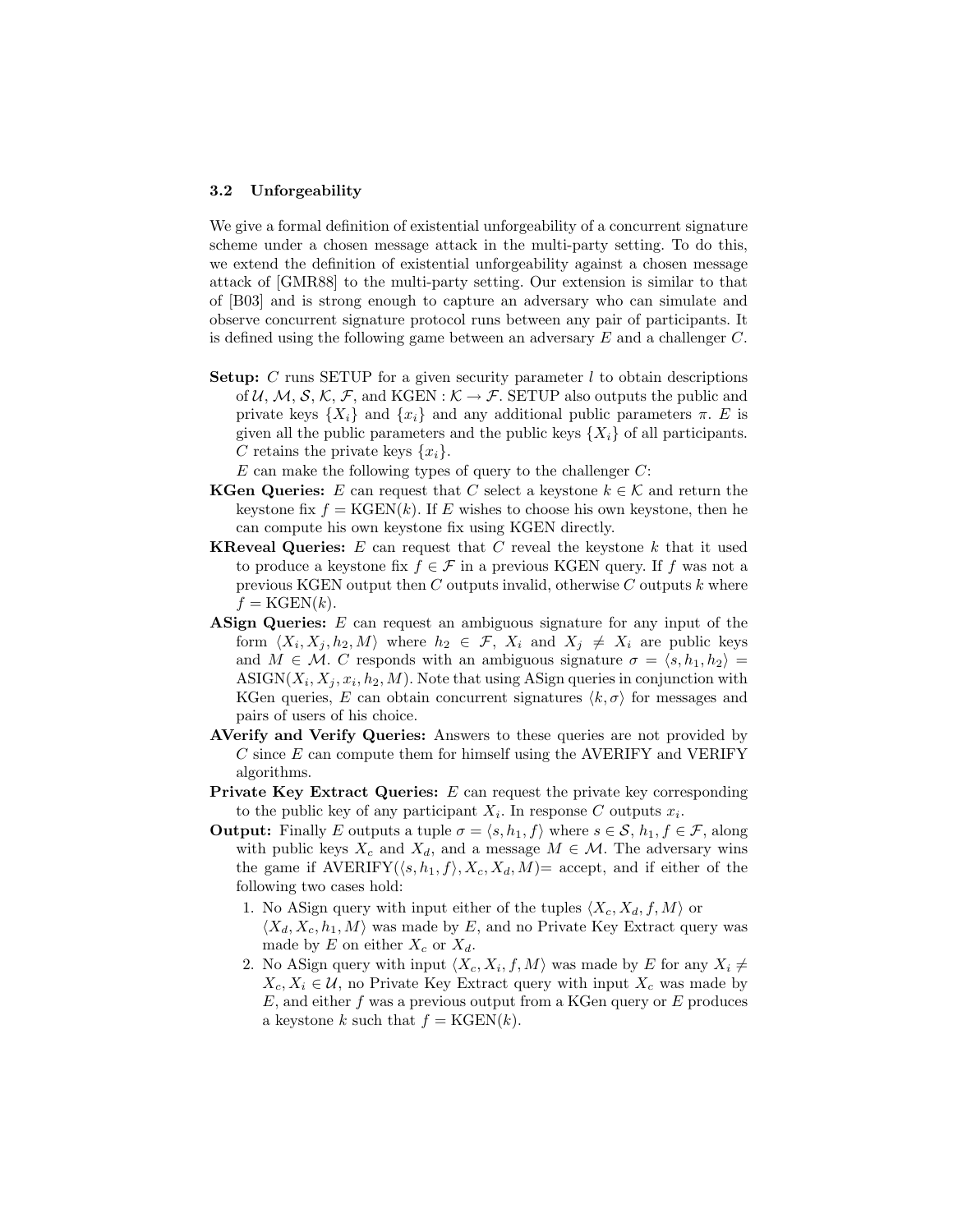**Definition 3.** We say that a concurrent signature scheme is existentially unforgeable under a chosen message attack in the multi-party model if the probability of success of any polynomially bounded adversary in the above game is negligible (as a function of the security parameter l).

Case 1 of the output conditions in the above game models forgery of an ambiguous signature in the situation where the adversary does not have knowledge of either of the respective private keys. This condition is required for our protocol so that the matching signer  $B$  is convinced that  $A$ 's ambiguous signature can only originate from A. Case 2 models forgery in the situation where the adversary knows one of the private keys and so applies to the situation in our protocol where one of the two parties attempts to cheat the other. More specifically, it covers attacks where an initial signer forges a concurrent signature by a matching signer, and where a matching signer has access to an initial signer's ambiguous signature and keystone fix (but not the actual keystone) and forges a concurrent signature of the initial signer.

A further point to note is that in case 2, we insist that no ASign query of the form  $\langle X_c, X_i, f, M \rangle$  is made, for any  $X_i \neq X_c, X_i \in \mathcal{U}$ . This is because, given a valid ambiguous signature  $\sigma = \langle s, h_1, f \rangle$  for public keys  $X_c$  and  $X_i$ , and the private keys of both  $X_i$  and  $X_d$ , it may be possible to create a valid ambiguous signature  $\sigma' = \langle s', h_1, f \rangle$  with public keys  $X_c$  and  $X_d$  on a message M. This is certainly the case for our concrete scheme, but should not be considered as a useful forgery because an attacker does not succeed in changing who is actually bound by the signature: in this case  $X_c$ .

#### 3.3 Ambiguity

Ambiguity for a concurrent signature is defined by the following game between an adversary E and a challenger C.

Setup: This is as before in the game of Section 3.2.

- Phase 1: E makes a sequence of KGen, KReveal, ASign and Private Key Extract queries. These are answered by  $C$  as in the unforgeability game of Section 3.2.
- **Challenge:** Then E selects a challenge tuple  $\langle X_i, X_j, M \rangle$  where  $X_i$  and  $X_j$ are public keys, and  $M \in \mathcal{M}$  is the message to be signed. In response, C randomly selects  $k \in \mathcal{K}$  and computes  $f = \text{KGEN}(k)$ , then randomly selects a bit  $b \in \{0, 1\}$ . C outputs  $\sigma_1 = \langle s_1, h_1, f \rangle = \text{ASIGN}(X_i, X_j, x_i, f, M)$  if  $b = 0$ ; otherwise C computes  $\sigma'_2 = \langle s_2, h_2, f \rangle = \text{ASIGN}(X_j, X_i, x_j, f, M)$ and outputs  $\sigma_2 = \langle s_2, f, h_2 \rangle$ .
- **Phase 2:** E may make another sequence of queries as in Phase 1; these are handled by C as before.
- **Output:** Finally E outputs a guess bit  $b' \in \{0, 1\}$ . E wins if  $b' = b$  and E has not made a KReveal query on any of the values  $f, h_1$  or  $h_2$ .

**Definition 4.** We say that a concurrent signature scheme is ambiguous if no polynomially bounded adversary has advantage that is non-negligibly greater than 1/2 of winning in the above game.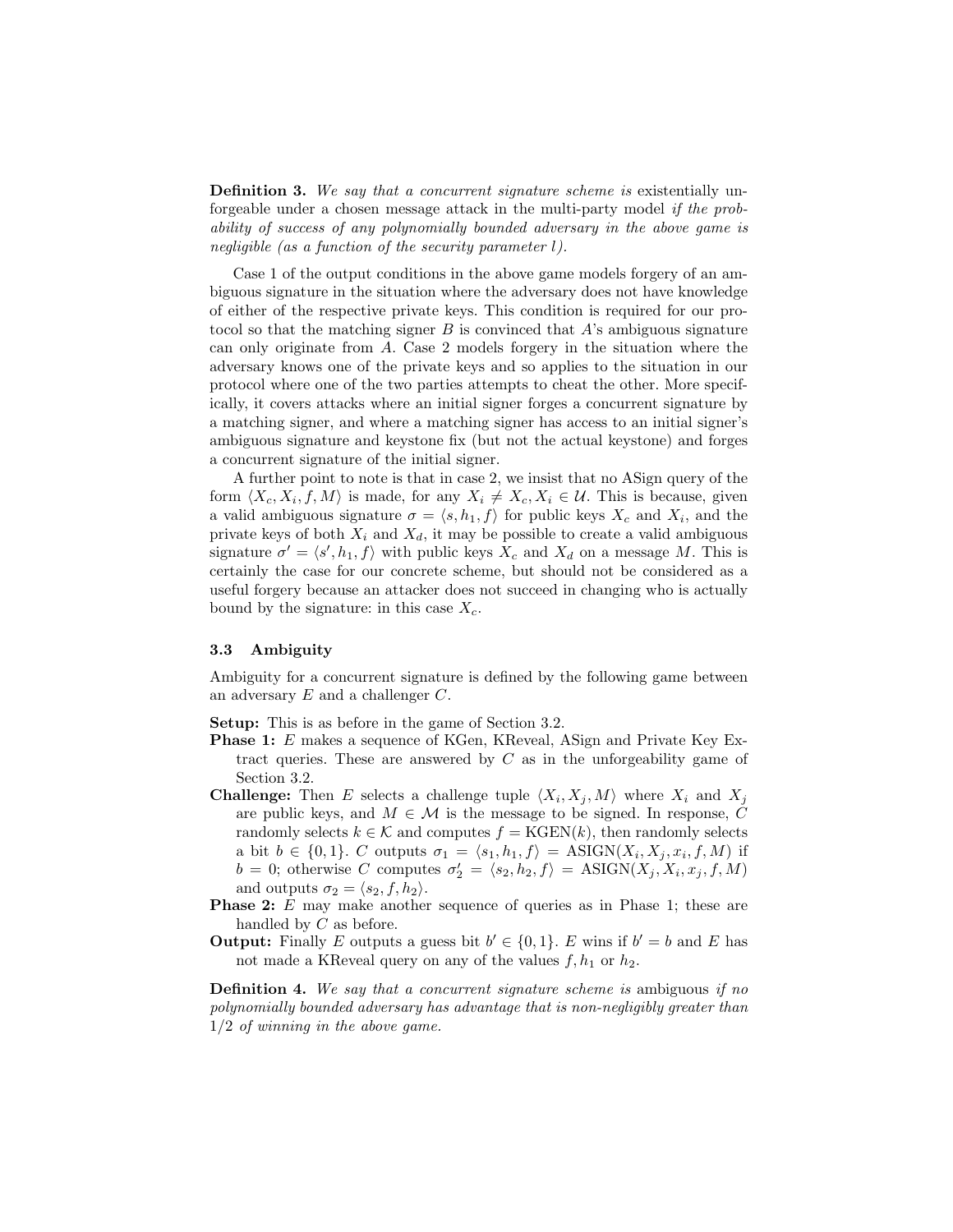We note that ambiguity in our concrete concurrent signature scheme will come directly from the ambiguity property of an underlying ring signature scheme. However the definition for ambiguity (or anonymity) in two-party ring signatures [RST01,BSS02,ZK02] states that an unbounded adversary should have probability exactly  $1/2$  of guessing b correctly. Our definition must be slightly weaker because in our ambiguous signatures, one of our  $h$  values is generated by KGEN and is therefore at best pseudorandom. However, since we model KGEN by a random oracle when proving ambiguity for our concrete scheme, we achieve perfect ambiguity as in the stronger definition for ring signatures.

## 3.4 Fairness

We require the concurrent signature scheme and protocol to be fair for both an initial signer  $A$ , and a matching signer  $B$ . This concept is defined via the following game between an adversary  $E$  and a challenger  $C$ :

Setup: This is as before in the game of Section 3.2.

- KGen, KReveal, ASign and Private Key Extract Queries: These queries are answered by C as in the unforgeability game of Section 3.2.
- **Output:** Finally E chooses the challenge public keys  $X_c$  and  $X_d$ , outputs a keystone  $k \in \mathcal{K}$ , and  $S = \langle \sigma, X_c, X_d, M \rangle$  where  $\sigma = \langle s, h_1, f \rangle$ ,  $s \in \mathcal{S}$ ,  $h_1, f \in$  $\mathcal{F}$ , and  $M \in \mathcal{M}$ , and where AVERIFY(S) = accept. The adversary wins the game if either of the following cases hold:
	- 1. If f was a previous output from a KGen query, no KReveal query on input f was made, and if  $\langle k, S \rangle$  is accepted by VERIFY.
	- 2. If E also produces  $S' = \langle \sigma', X_d, X_c, M' \rangle$ , with  $\sigma' = \langle s', h'_1, f \rangle$ ,  $s' \in S$ ,  $h'_1, f \in \mathcal{F}$ , message  $M' \in \mathcal{M}$ , where AVERIFY(S') = accept, and  $\langle k, S \rangle$ is accepted by VERIFY, but  $\langle k, S' \rangle$  is not accepted by VERIFY.

**Definition 5.** We say that a concurrent signature scheme is fair if a polynomially bounded adversary's probability of success in the above game is negligible.

Our definition of fairness formalizes our intuitive understanding of fairness for A in the protocol of Section 2.2 (in case 1 of the output conditions), since it guarantees that only the entity who generates a keystone can use it to create a binding signature (by revealing it). It also captures fairness for B (in case 2 of the output conditions), since it guarantees that any valid ambiguous signatures produced using the same keystone fix will all become binding. Thus B cannot be left in a position where a keystone binds his signature to him while  $A$ 's initial signature is not also bound to A. However note that our definition does not guarantee that  $B$  will ever receive the necessary keystone.

### 3.5 Security

**Definition 6.** We say that a correct concurrent signature scheme is secure if it is existentially unforgeable under a chosen message attack in the multi-party setting, ambiguous, and fair.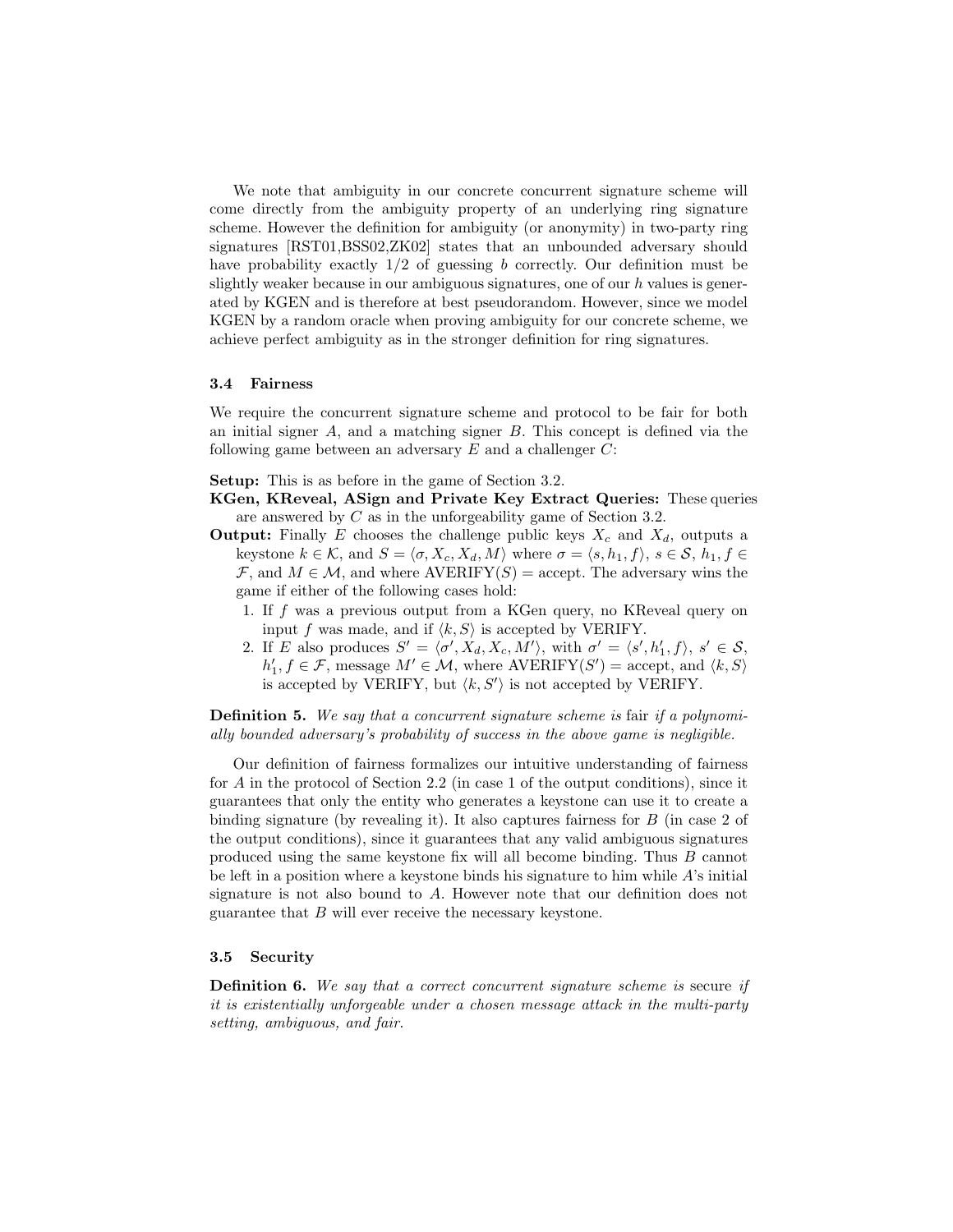### 4 A Concrete Concurrent Signature Scheme

We present a concrete concurrent signature scheme in which the underlying ambiguous signatures and the resulting concurrent signatures are obtained by modifying signatures in the basic scheme of Schnorr [S91]. The scheme's algorithms (SETUP, ASIGN, AVERIFY, VERIFY) are as follows:

- **SETUP:** On input a security parameter  $l$ , two large primes  $p$  and  $q$  are selected such that  $q|p-1$ . These are published along with an element g of  $(\mathbb{Z}/p\mathbb{Z})^*$ of order q, where q is exponential in l. The spaces  $S, \mathcal{F}, \mathcal{M}, \mathcal{K}$  are defined as follows:  $S \equiv \mathcal{F} = \mathbb{Z}_q$  and  $\mathcal{M} \equiv \mathcal{K} = \{0,1\}^*$ . Two cryptographic hash functions  $H_1, H_2: \{0,1\}^* \to \mathbb{Z}_q$  are also selected and we define KGEN to be  $H_1$ . Private keys  $x_i, 1 \leq i \leq n$  are chosen uniformly at random from  $\mathbb{Z}_q$ , where *n* is polynomial in *l*. The public keys are computed as  $X_i = g^{x_i} \text{ mod } p$  and are made public.
- **ASIGN:** This algorithm takes as input  $\langle X_i, X_j, x_i, h_2, M \rangle$ , where  $X_i, X_j \neq X_i$ are public keys,  $x_i \in \mathbb{Z}_q$  is the private key corresponding to  $X_i$ ,  $h_2 \in \mathcal{F}$  and  $M \in \mathcal{M}$  is a message. The algorithm picks a random value  $t \in \mathbb{Z}_q$  and then computes the values:

 $h = H_2(g^t X_j^{h_2} \text{ mod } p || M),$  $h_1 = h - h_2 \mod q,$  $s = t - h_1 x_i \bmod q.$ 

Here "||" denotes concatenation. The algorithm outputs  $\sigma = \langle s, h_1, h_2 \rangle$ . **AVERIFY:** This algorithm takes as input  $\langle \sigma, X_i, X_j, M \rangle$  where  $\sigma = \langle s, h_1, h_2 \rangle$ ,  $s \in \mathcal{S}, h_1, h_2 \in \mathcal{F}, X_i$  and  $X_j$  are public keys, and  $M \in \mathcal{M}$  is a message.

The algorithm checks that the equation

$$
h_1 + h_2 = H_2(g^s X_i^{h_1} X_j^{h_2} \bmod p \, ||M) \mod q
$$

holds, and if so, outputs accept. Otherwise, it outputs reject.

VERIFY: This algorithm is defined in terms of KGEN and AVERIFY, as in Section 2.1.

The ASIGN algorithm is a direct modification of the ring signature algorithm of [AOS02], and guarantees our property of ambiguity before the keystone is revealed. We require that  $X_j \neq X_i$  since otherwise the signature would be a standard Schnorr signature [S91] and would not be ambiguous. It is also easily checked that the scheme satisfies the definition of correctness and that AVERIFY has the required symmetry property.

A concrete concurrent signature protocol can be derived directly from the algorithms defined above and the generic protocol in Section 2.2.

## 5 Security of the Concrete Concurrent Signature Scheme

We now state some security results for the concrete scheme of Section 4. The proofs of Lemmas 1 and 3 are proved in Appendix A. The proof of Lemma 2 is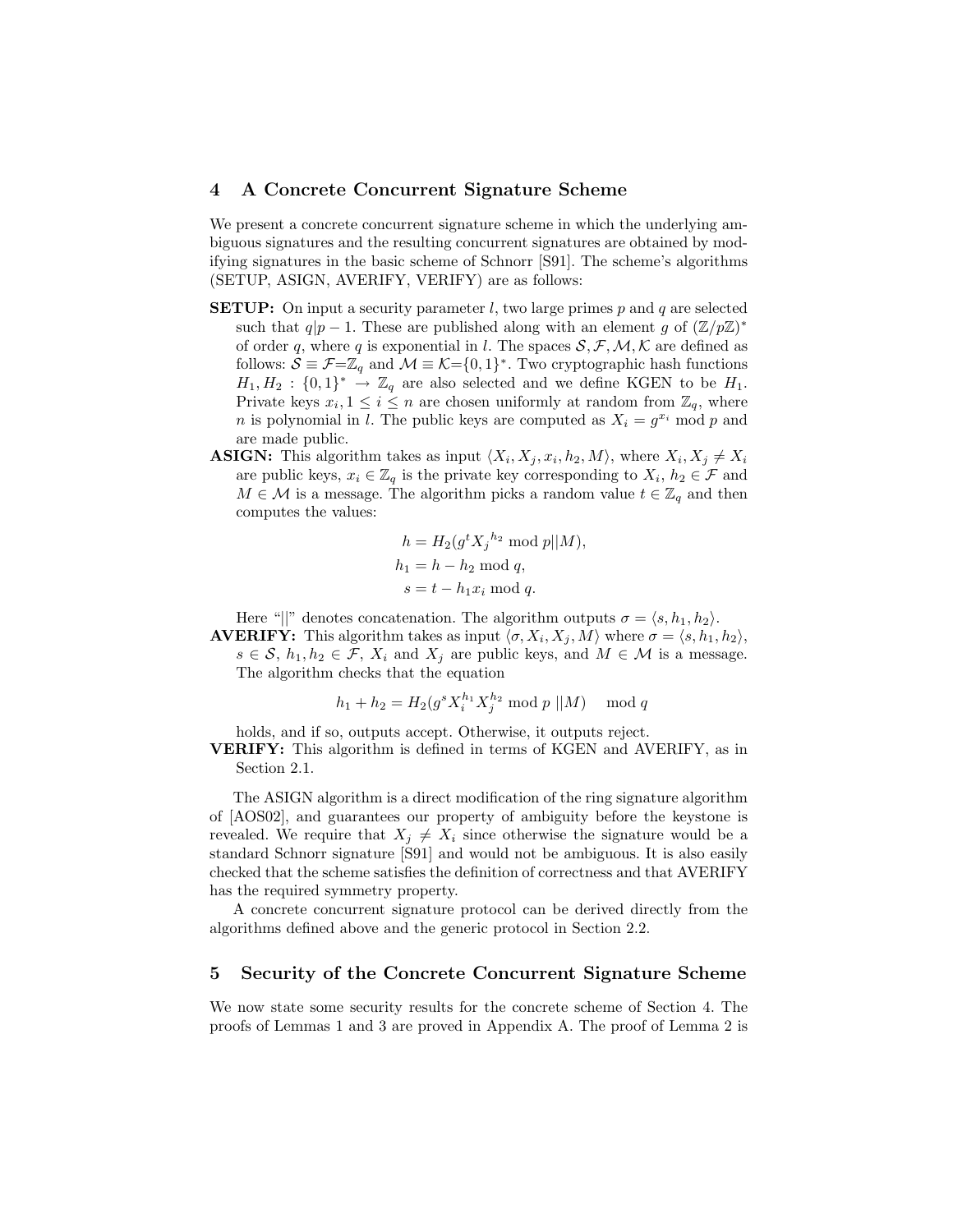routine, and the details are left to the reader. Our proofs of security are in the random oracle model [BR93].

**Lemma 1.** The concurrent signature scheme of Section  $\lambda$  is existentially unforgeable under a chosen message attack in the random oracle model, assuming the hardness of the discrete logarithm problem.

**Lemma 2.** The concurrent signature scheme of Section  $\lambda$  is ambiguous in the random oracle model.

**Lemma 3.** The concurrent signature scheme of Section  $\frac{1}{4}$  is fair in the random oracle model.

**Theorem 1.** The concurrent signature scheme of Section  $4$  is secure in the random oracle model, assuming the hardness of the discrete logarithm problem.

*Proof.* The proof follows directly from Lemmas 1, 2 and 3.  $\Box$ 

## 6 Extensions and Open Problems

#### 6.1 The Scheme Can Use a Variety of Keys

Our concurrent signature scheme can be based on any ring signature scheme, as long as it is compatible with the keystone fix idea. Thus it is feasible to build concrete concurrent signature schemes using a variety of key types, and therefore the security of such schemes may be based on a variety of underlying hard problems. Furthermore, the key pairs in a single concurrent signature scheme do not have to be of the same type. The techniques to be used for achieving concurrent signatures from a variety of keys are the same as the key separability techniques for ring signatures as described in [AOS02].

### 6.2 The Multi-party Case

It would be interesting to see if concurrent signatures could be extended to the multi-party case, that is, where many entities can fairly exchange signatures concurrently. The existing two party scheme can trivially be extended to include multiple matching signers. However we do not as yet have a model for fairness for such a scheme. It would also be interesting to investigate methods whereby the revelation of keystones did not depend entirely on the initial signer, but on the other signing parties as well.

## 7 Conclusion

We introduced the notion of concurrent signatures, presented a concurrent signature scheme and related its security to the hardness of the discrete logarithm problem in an appropriate security model. We have also discussed some applications for concurrent signatures, and the advantages they have over previous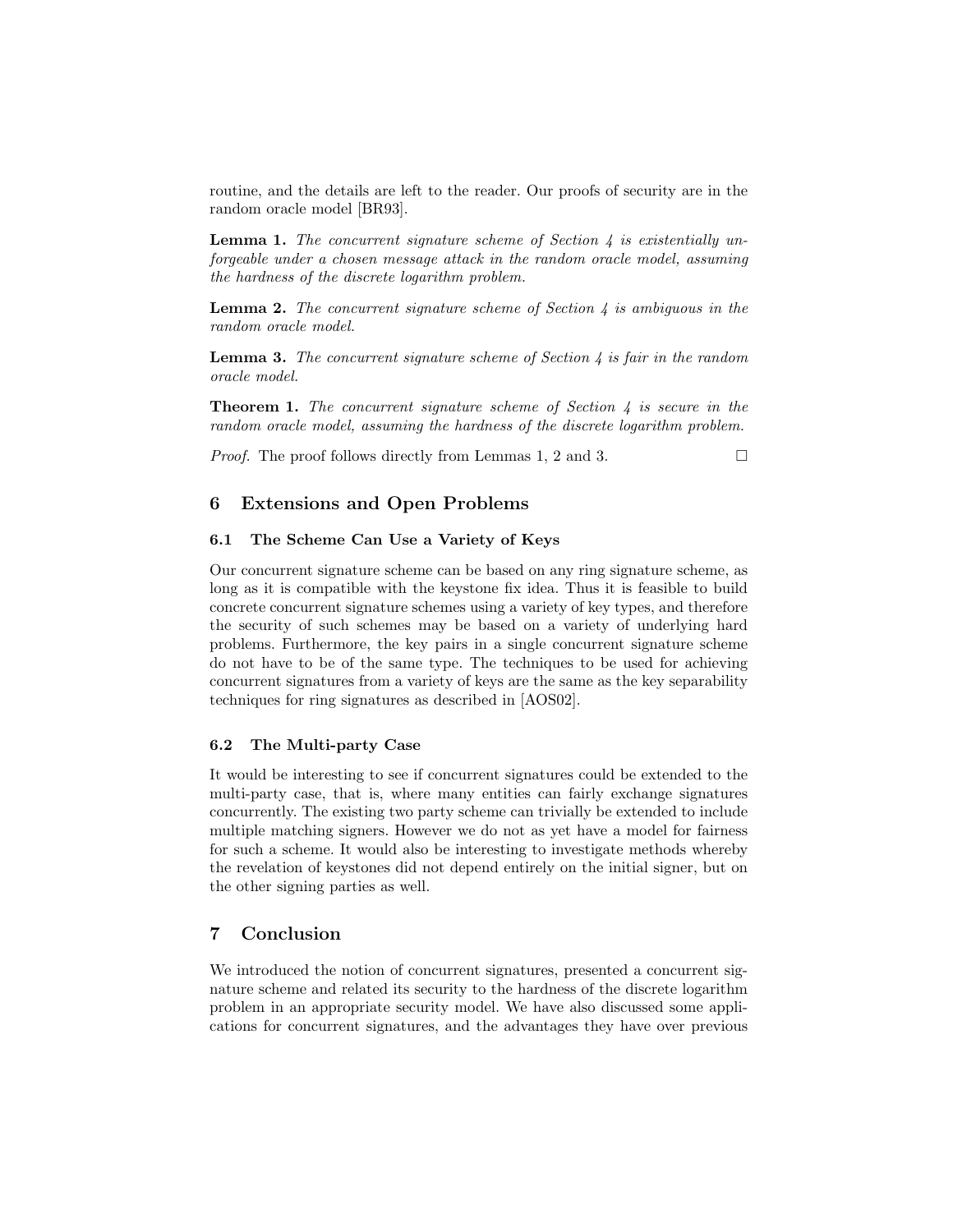work. In particular, we have compared concurrent signatures to techniques for fair exchange of signatures, and presented some applications in which the full security of fair exchange may not be necessary and the more pragmatic solution of concurrent signatures suffice.

### Acknowledgements

We would like to thank Alex Dent for useful comments on the paper. We also thank Keith Harrison, who suggested the name "keystone", and Brian Monahan for some useful discussions.

### References

- [AOS02] M. ABE, M. OHKUBO, AND K. SUZUKI, 1-out-of-n signatures from a variety of keys, In Advances in Cryptology - ASIACRYPT 2002, LNCS vol. 2501, pp. 415-432. Springer-Verlag, 2002.
- [ASW98] N. ASOKAN, V. SHOUP, AND M. WAIDNER, Optimistic fair exchange of signatures, In Advances in Cryptology - EUROCRYPT 1998, LNCS vol. 1403, pp. 591-606. Springer-Verlag, 1998.
- [ASW00] N. ASOKAN, V. SHOUP, AND M. WAIDNER, Optimistic fair exchange of signatures, In IEEE Journal on Selected Areas in Communication vol. 18(4), pp. 593-610, 2000.
- [B03] X. Boyen, Multipurpose identity-based signcryption. A Swiss army knife for identity-based cryptography. In Advances in Cryptology - CRYPTO 2003, LNCS vol. 2729, pp. 383-399, Springer-Verlag, 2003.
- [BGLS03] D. Boneh, C. Gentry, B. Lynn and H. Shacham, Aggregrate and verifiably encrypted signatures from bilinear maps. In Advances in Cryptology - EU-ROCRYPT 2003, LNCS vol. 2656, pp. 416-432, Springer-Verlag, 2003.
- [BN00] D. Boneh, and M. Naor, Timed commitments (extended abstract). In Advances in Cryptology - CRYPTO 2000, LNCS vol. 1880, pp. 236-254. Springer-Verlag, 2000.
- [BR93] M. Bellare, and P. Rogaway, Random oracles are practical: a paradigm for designing efficient protocols. In Proc. of the 1st CCCS, pp. 62-73. ACM press, 1993.
- [BSS02] E. Bresson, J. Stern and M. Szydlo, Threshold ring signatures for ad-hoc groups. In Advances in Cryptology - CRYPTO 2002, LNCS vol. 2442, pp. 465-480, Springer-Verlag, 2002.
- [BW00] B. BAUM-WAIDNER AND M. WAIDNER, Round-optimal and abuse free optimistic multi-party contract signing. In Proc. of Automata, Languages and Programming, pp. 524-535, 2000.
- [CS03] J. Camenisch and V. Shoup, Practical verifiable encryption and decryption of discrete logarithms. In Advances in Cryptology - CRYPTO 2003, LNCS vol. 2729, pp. 126-144, Springer-Verlag, 2002.
- [DR03] Y. Dodis, and L. Reyzin, Breaking and repairing optimistic fair exchange from PODC 2003, In ACM Workshop on Digital Rights Management (DRM), October 2003.
- [EGL85] S. EVEN, O. GOLDREICH, AND A. LEMPEL, A randomized protocol for signing contracts. In Commun. ACM, vol. 28(6), pp. 637-647, June 1985.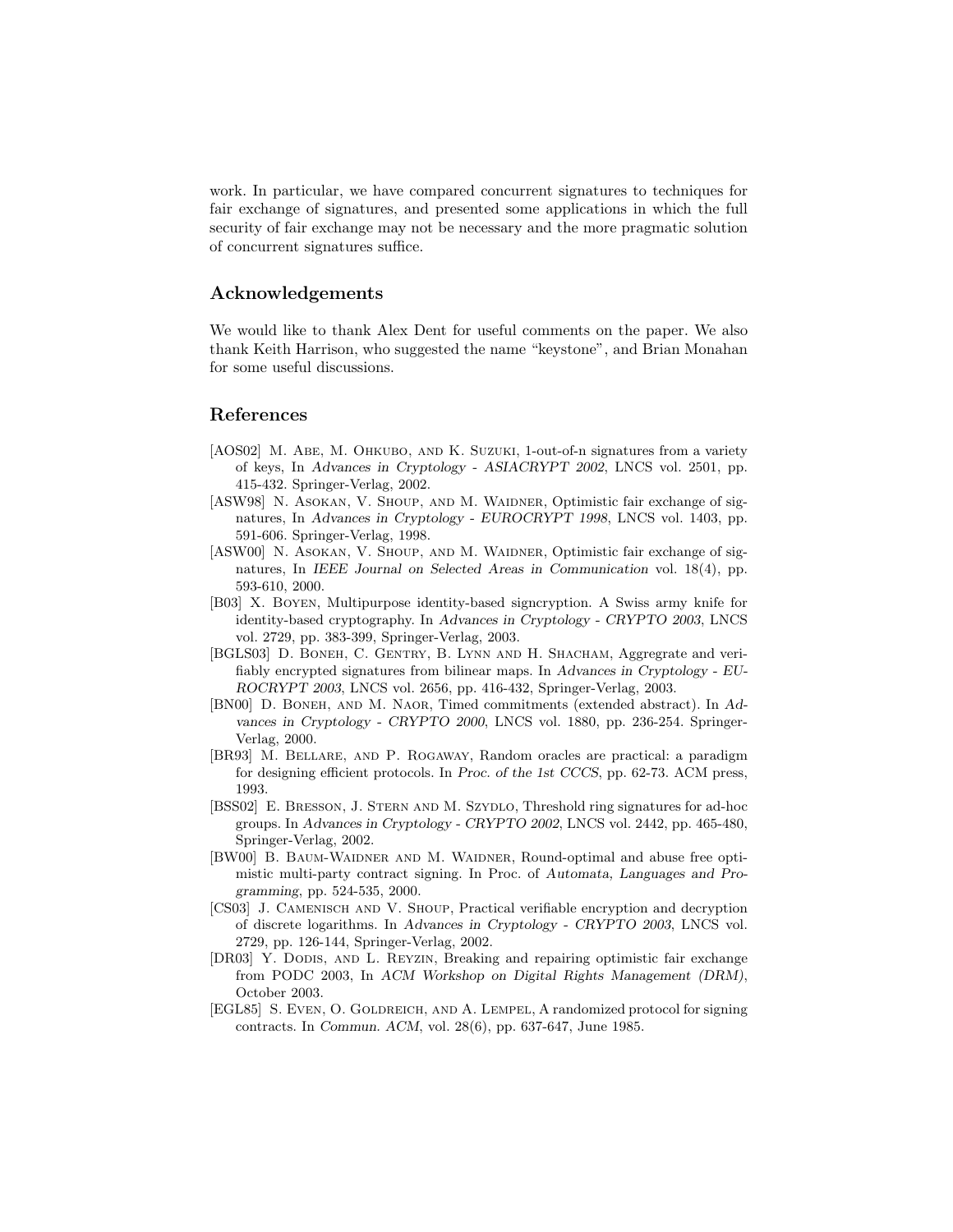- [G83] O. GOLDREICH, A simple protocol for signing contracts. In Advances in Cryptology - CRYPTO 1983, pp. 133-136, Springer-Verlag, 1983.
- [GJM99] J. Garay, M. Jakobsson and P. MacKenzie, Abuse-free optimistic contract signing, In Advances in Cryptology - CRYPTO 1999, LNCS vol. 1666, pp. 449-466, Springer-Verlag, 1999.
- [GMR88] S. Goldwasser, S. Micali and R. Rivest, A digital signature scheme secure against adaptive chosen message attacks. In SIAM Journal of Computing, vol. 17(2), pp. 281-308, April 1988.
- [GP03] J. Garay, and C. Pomerance, Timed fair exchange of standard signatures, In Proc. Financial Cryptography 2003, LNCS vol. 2742, pp. 190-207, Springer-Verlag, 2003.
- [JSI96] M. Jakobsson, K. Sako, and R. Impagliazzo, Designated verifier proofs and their applications, In Advances in Cryptology - EUROCRYPT 1996, LNCS Vol.1070, pp. 143-154, Springer-Verlag, 1996.
- [PCS03] J. Park, E. Chong, and H. Siegel, Constructing fair exchange protocols for e-commerce via distributed computation of RSA signatures. In 22nd Annual ACM Symp. on Principles of Distributed Computing pp. 172-181, July 2003.
- [PS96] D. Pointcheval and J. Stern, Security proofs for signature schemes, In Advances in Cryptology - EUROCRYPT 1996, LNCS vol. 1070, pp. 387-398, Springer-Verlag, 1996.
- [PS00] D. Pointcheval and J. Stern, Security arguments for digital signatures and blind signatures. In Journal of Cryptology, vol. 13, pp. 361-396, 2000.
- [RST01] R. Rivest, A. Shamir and Y. Tauman, How to leak a secret. In Advances in Cryptology - ASIACRYPT 2001, LNCS 2248, pp. 552-565, Springer-Verlag, 2001.
- [S91] C.P. SCHNORR, Efficient signature generation by smart cards, In Journal of Cryptology, vol. 4, no. 3, pp. 161-174, 1991.
- [ZK02] F. Zhang and K. Kim, ID-based blind signature and ring signature from pairings. In Advances in Cryptology - ASIACRYPT 2002, LNCS vol. 2501, pp. 533-547, Springer-Verlag, 2002.

## Appendix A

Proof of Lemma 1. The proof is similar to the proof of unforgeability of the Schnorr signature scheme [S91] by Pointcheval and Stern [PS96], and makes use of the forking lemma [PS96,PS00].

The Forking Lemma [PS96,PS00]: The forking lemma applies in particular to signature schemes which on input a message  $M$  produce signatures of the form  $(r_1, h, r_2)$  where  $r_1$  takes its value randomly from a large set, h is the hash of M and  $r_1$ , and  $r_2$  depends only on  $r_1$ , M and h.

The forking lemma in  $[PS00]$  states that if E is a polynomial time Turing machine with input only public data, which produces, in time  $\tau$  and with probability  $\eta \geq 10(\mu_s+1)(\mu_s+\mu)/2^l$  (where l is a security parameter) a valid signature  $(m, r_1, h, r_2)$ , where  $\mu$  is the number of hash queries, and  $\mu_s$  is the number of signature queries, and if triples  $r_1, m, r_2$  are simulatable with indistinguishable probability distribution without knowledge of the secret key, then there exists an algorithm  $A$ , which controls  $E$  and replaces  $E$ 's interaction with the signer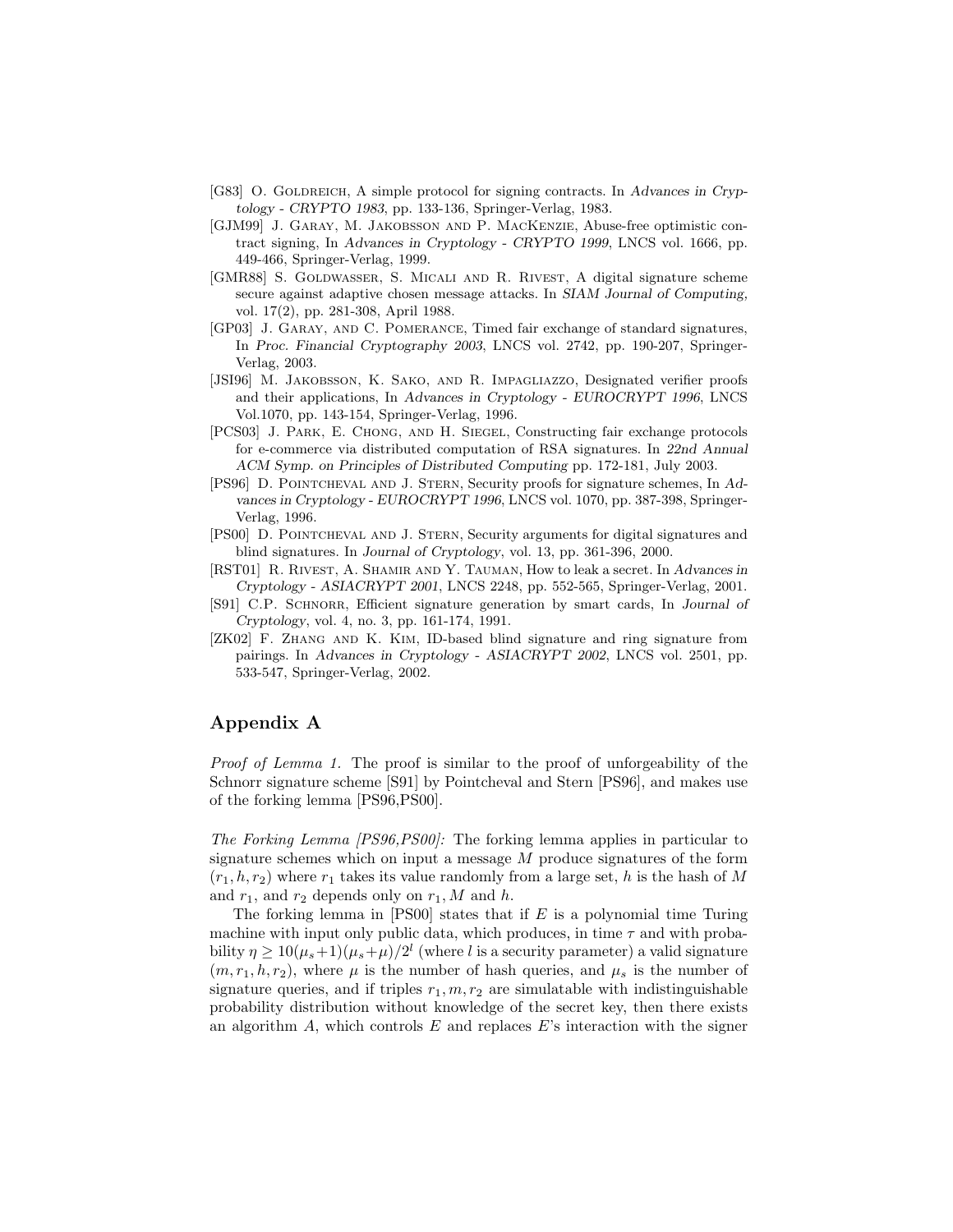by the simulation, and which produces two valid signatures  $(m, r_1, h, r_2)$  and  $(m, r_1, h', r'_2)$  such that  $h \neq h'$  in expected time at most  $\tau' = 120686\mu_s \tau / \eta$ .

Firstly, we note that our concurrent signature scheme in Section 4 on input a message  $M$ , public keys  $X_i$  and  $X_j$  and a value  $h_2$ , produces signatures of the required form  $\langle r_1, h, r_2 \rangle$ , where  $r_1 = g^t X_j^{h_2} \text{ mod } p$  which takes its values randomly from  $\mathbb{Z}_q$ ,  $h = h_1 + h_2$  is the hash of  $\tilde{M}$  and  $r_1$ , and  $r_2 = s$  depends on  $r_1, M$  and h. Although the actual output of the signature is the tuple  $\langle s, h_1, h_2 \rangle$ , the values  $r_1$ , h and  $r_2$  can easily be derived from the output. We also note that if by the forking methodology, we have two valid signatures  $(r_1, h, r_2)$  and  $(r_1, h', r'_2)$  on the same message M with  $h \neq h'$ , then provided that the value  $h_2$ is computed before the relevant  $H_2$  query, then this would be equivalent to two concurrent signatures  $\langle s, h_1, h_2 \rangle$  and  $\langle s', h'_1, h_2 \rangle$  with  $h_1 \neq h'_1$ .

We suppose that  $H_1$  and  $H_2$  are random oracles, and suppose there exists an algorithm  $E$  who is able to forge concurrent signatures. So we assume that  $E$  is an attacker that makes at most  $\mu_i$  queries to the random oracles  $H_i$ ,  $i = \{1, 2\}$ , at most  $\mu_s$  queries to the signing oracle, and wins the unforgeability game of Section 3.2 in time at most  $\tau$  with probability at least  $\eta = 10(\mu_s + 1)(\mu_s + \mu_2)/q$ , where  $q$  is exponential in security parameter l.

We show how to construct an algorithm  $B$  that uses  $E$  to solve the discrete logarithm problem. B will simulate the random oracles and the challenger C in a game with  $E$ . B's goal is to solve the discrete logarithm problem on input  $\langle g, X, p, q \rangle$ , that is to find  $x \in \mathbb{Z}_q$  such that  $g^x = X \mod p$ , where g is of prime order q modulo prime p.

Simulation: B gives the parameters  $\langle g, p, q \rangle$  to E. B generates a set of participants U, where  $|U| = \rho(l)$  and  $\rho$  is a polynomial function of the security parameter l. Each participant has a public key  $X_i$  and private key  $x_i$ . B guesses that E will choose  $X_{\alpha}$  in the position of  $X_c$  in its output. B sets  $X_{\alpha} = X$ , and for each  $i \neq \alpha$ ,  $x_i$  is chosen randomly from  $\mathbb{Z}_q$ , and B sets  $X_i = g^{x_i} \mod p$ . E is given all the public keys  $X_i$ . B now simulates the challenger by simulating all the oracles which  $E$  can query as follows:

- $H_1$ -Queries: E can query the random oracle  $H_1$  at any time. B simulates the random oracle by keeping a list of tuples  $\langle M_i, r_i \rangle$  which is called the  $H_1$ -List. When the oracle is queried with an input  $M \in \{0,1\}^*$ , B responds as follows:
	- 1. If the query M is already on the H<sub>1</sub>-List in the tuple  $\langle M, r_i \rangle$ , then B outputs  $r_i$ .
	- 2. Otherwise B selects a random  $r \in \mathbb{Z}_q$ , outputs r and adds  $\langle M, r \rangle$  to the  $H_1$ -List.
- $H_2$ -Queries: E can query the random oracle  $H_2$  at any time. B simulates the  $H_2$  oracle in the same way as the  $H_1$  oracle by keeping an  $H_2$ -List of tuples.
- **KGen Queries:** E can request that the challenger select a keystone  $k \in \mathcal{K}$ and return a keystone fix  $f = H_1(k)$ . B maintains a K-List of tuples  $\langle k, f \rangle$ , and answers queries by choosing a random keystone  $k \in \mathcal{K}$  and computing  $f = H_1(k)$ . B outputs f and adds the tuple  $\langle k, f \rangle$  to the K-List. Note that K-List is a sublist of  $H_1$ -List, but is required to answer KReveal queries.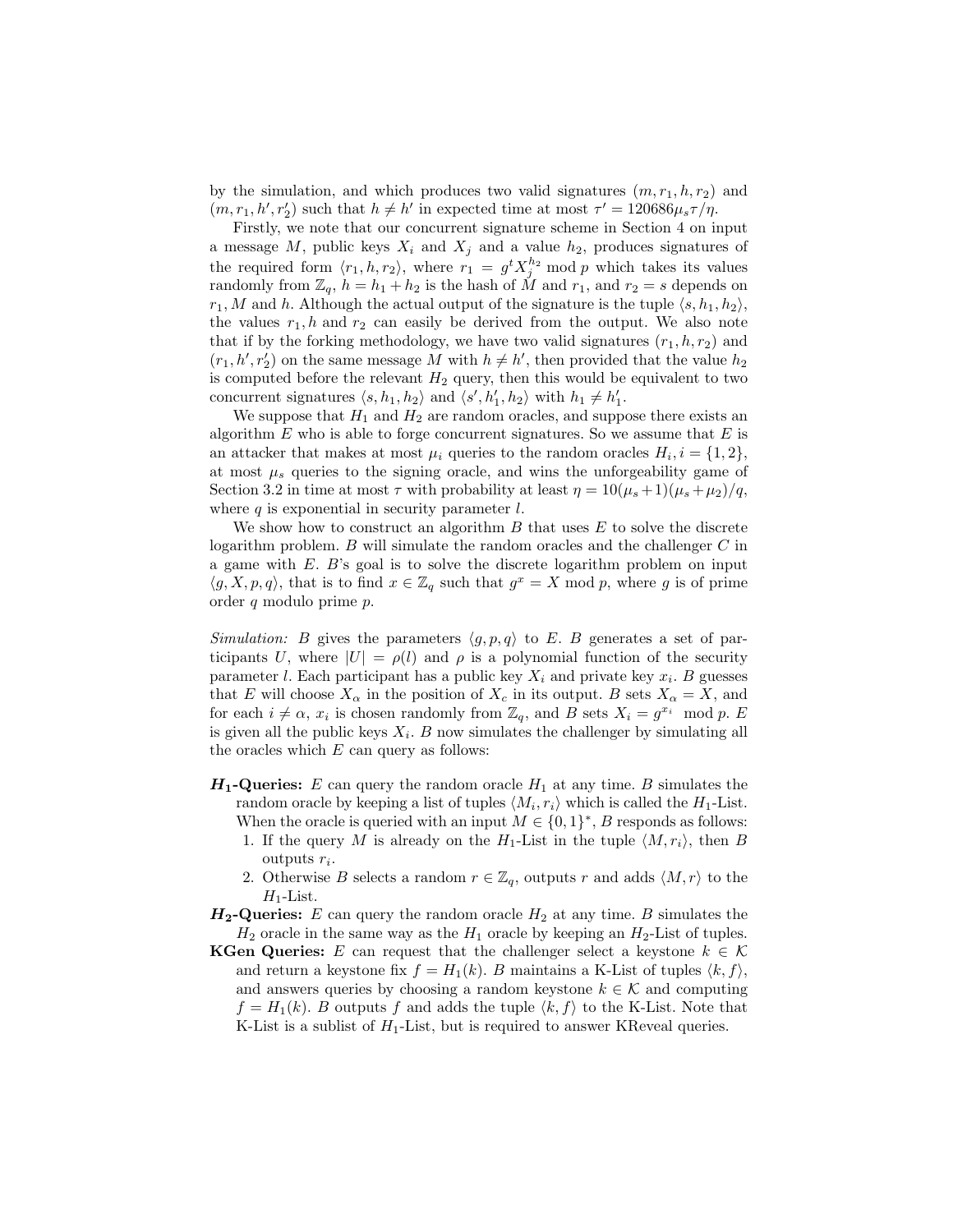- **KReveal Queries:** E can request the keystone of any keystone fix  $f \in \mathcal{F}$ produced by a previous KGen Query. If there exists a tuple  $\langle k, f \rangle$  on the K-List, then  $B$  returns  $k$ , otherwise it outputs invalid.
- ASign Queries: B simulates the signature oracle by accepting signature queries of the form  $\langle X_i, X_j, h_2, M \rangle$  where  $h_2 \in \mathcal{F}$ ,  $X_i$  and  $X_j \neq X_i$  are public keys, and  $M \in \mathcal{M}$  is the message to be signed. If  $X_i \neq X_\alpha$  then B computes the signature as normal and outputs  $\sigma = \langle s, h_1, h_2 \rangle = \text{ASIGN}(X_i, X_j, x_i, h_2, M)$ . If  $X_i = X_\alpha$  then B answers the query as follows:
	- 1. B picks a random  $h_1$  and s in  $\mathbb{Z}_q$ , computes  $T = g^s X_i^{h_1} X_j^{h_2} \text{ mod } p$ , and forms the string "T|| $M$ ".
	- 2. If  $h = h_1 + h_2$  is equal to some previous output for the  $H_2$  oracle, or if " $T||M"$ " was some previous input, then return to step 1.
	- 3. Otherwise add the tuple  $\langle T||M, h \rangle$  to the  $H_2$ -List.
	- 4. B outputs  $\sigma = \langle s, h_1, h_2 \rangle$  as the signature for message M with public keys  $X_i$  and  $X_j$ .
- Private Key Extract Queries: E can request the private key for any public key  $X_i$ . If  $X_i = X_\alpha$ , then B terminates the simulation with E having failed to guess the correct challenge public key. Otherwise  $B$  returns the appropriate private key  $x_i$ .
- **Output:** Finally, with non-negligible probability, E outputs a signature  $\sigma$  =  $\langle s, h_1, f \rangle$  where  $s \in \mathcal{S}, h_1, f \in \mathcal{F}$ , along with public keys  $X_c$  and  $X_d$ , and a message  $M \in \mathcal{M}$ , where AVERIFY $(\langle s, h_1, f \rangle, X_c, X_d, M)$  accept, and one of the following two cases holds:
	- 1. No ASign query with input either of the tuples  $\langle X_c, X_d, f, M \rangle$  or  $\langle X_d, X_c, h_1, M \rangle$  was made by E, and no Private Key Extract query was made by E on either  $X_c$  or  $X_d$ .
	- 2. No ASign query with input  $\langle X_c, X_i, f, M \rangle$  was made by E for any  $X_i \neq$  $X_c, X_i \in \mathcal{U}$ , no Private Key Extract query with input  $X_c$  was made by  $E$ , and either f was a previous output from a KGen query or  $E$  produces a keystone k such that  $f = KGEN(k)$ .

It is easy to show that case 1 of the output conditions can occur only with negligible probability  $\delta$ . This follows immediately from the unforgeability of the underlying ring signature [AOS02], assuming the hardness of the discrete logarithm problem. An outline of the ring signature unforgeability proof is given in [AOS02], hence we omit the details here. Since the adversary wins the game with non-negligible probability, we assume that case 2 must have occurred.

If  $X_c \neq X_\alpha$  then B aborts, having failed to guess the correct challenge public key. Henceforth, we assume that  $X_c = X_\alpha = X$  (this occurring with probability  $1/\rho(l)$  where  $\rho$  is a polynomial function). Given that B does not abort for any reason, it can be seen that, because of the way B handles oracle queries, the simulation seen by  $E$  is indistinguishable from a real interaction with a challenger.

Because in case 2 algorithm AVERIFY with  $E$ 's signature as input returns accept, we have the equation  $h = h_1 + f = H_2(g^s X_c^{h_1} \tilde{X}_d^f \text{ mod } p \mid |M)$ . We now analyze two further cases.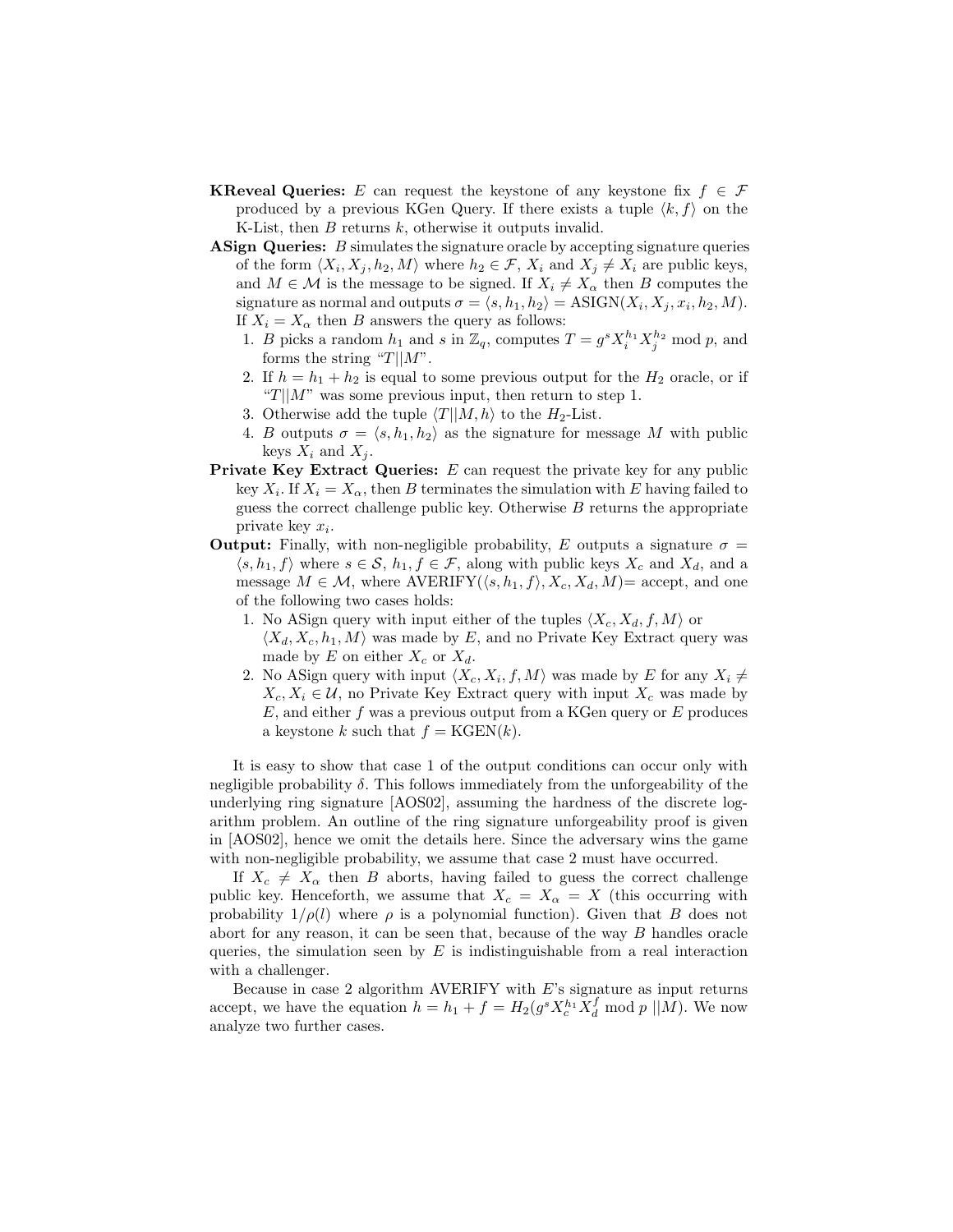Case 1. We recall that we can rewrite the signature above in the form  $(r_1, h, r_2)$ . If  $h = h_1 + f$  has never appeared in any previous signature query before, then by the forking lemma,  $B$  can repeat its simulation so that  $E$  produces another such signature  $(r_1, h', r'_2)$ , with  $h \neq h'$ .

Note that E has in fact produced two signatures  $\sigma = \langle s, h_1, f \rangle$  and  $\sigma' =$  $\langle s', h'_1, f' \rangle$ , with  $h = h_1 + f \neq h'_1 + f' = h'$ . If  $h_1 = h'_1$ , then B aborts. However, if  $h_1 = h'_1$ , then the  $h_1$  values must have been computed before the relevant  $H_2$  queries (which produced h and h'), or  $h_1$  and  $h'_1$  are independent of h and h' respectively. Also, if  $h_1 = h'_1$ , then  $f \neq f'$ , so these values must have been computed after the relevant  $H_2$  queries, and satisfy the equations  $f = h - h_1$ and  $f' = h' - h'_1$ . But we know that f is also an output of  $H_1$ , either from a direct  $H_1$  query, or via a KGen query, and the probability that an output from  $H_1$  query matches (some function of) an output from some  $H_2$  query is at most  $\mu_2\mu_1/q$ . This is negligible, so we assume that  $f = f'$ , and therefore that  $h_1 \neq h'_1$ .

Now, since  $h$  and  $h'$  resulted from different oracle queries on the same input, we know that  $g^s X^{h_1} X_d^f = g^{s'} X^{h'_1} X_d^f \mod p$ . So taking the exponents from both sides we get  $s + xh_1 = s' + xh'_1 \mod q$ . Since  $h_1 \neq h'_1$ , B can now solve for x, the discrete logarithm of X, using the equation  $x = \frac{s-s'}{b'-b}$  $\frac{s-s'}{h'_1-h_1} \mod q.$ 

So in Case 1, the probability that  $B$  does not have to abort at some point in the simulation is at least

$$
\gamma = (1 - \delta) \cdot \frac{1}{\rho(l)} \cdot (1 - \frac{\mu_1 \mu_2}{q}),
$$

which is non-negligible in security parameter  $l$ . So  $B$  solves the discrete logarithm of X by the forking lemma, in expected time at most  $\tau'/\gamma = 120686\mu_s \tau/\eta \gamma$ . This contradicts the hardness of the discrete logarithm problem.

Case 2. However suppose that  $h = h'$ , where  $h' = h'_1 + f'$  was the output in some previous signature query  $\langle X_{c'}, X_{d'}, f', M' \rangle$ . Say the previous signature was  $\sigma' = \langle s', h'_1, f' \rangle$  with public keys  $X_{c'}$  and  $X_{d'}$  on message M'. Now  $h =$  $H_2(g^sX^{h_1}X_d^f \mod p||M)$ ,  $h' = H_2(g^{s'}X_{c'}^{h'_1}X_{d'}^{f'} \mod p||M')$  and  $h = h'$ . If the inputs to  $H_2$  are not equal, then B aborts. This occurs with probability  $\mu_2\mu_s/q$ . Otherwise we have that the inputs to the random oracle are equal, so  $M = M'$ and  $g^s X^{h_1} X_d^f = g^{s'} X_{c'}^{h'_1} X_{d'}^{f'}$  mod p.

If  $X_{c'}$ ,  $X_{d'} \neq X$ , or  $X_{c'} = X$  or  $X_{d'} = X$  but their exponents are different (e.g. if  $X_{c'} = X$  but  $h'_1 \neq h_1$ ), then it is easy to see that B can extract x directly from the equation  $g^s X^{h_1} X_d^f = g^{s'} X_{c'}^{h'_1} X_{d'}^{f'}$  mod p.

However suppose that either  $X_{c'} = X$  or  $X_{d'} = X$ , and their exponents are equal. If  $X_{c'} = X$  and  $h'_1 = h_1$ , then since  $h_1 + f = h'_1 + f'$ , we have that  $f' = f$ . But this is impossible since it contradicts the assumption that no tuple of the form  $\langle X_c, X_i, f, M \rangle$  was queried on the signing oracle before.

If  $X_{d'} = X$  and  $h_1 = f'$ , then  $f = h'_1$ , where  $h'_1 = h' - f'$  was generated in a previous signature query, and is determined by the outputs of the random oracles  $H_1$  and  $H_2$ . But we know that f is also a direct output of  $H_1$ , perhaps via a KGen query. However the probability that an output from  $H_1$  matches an